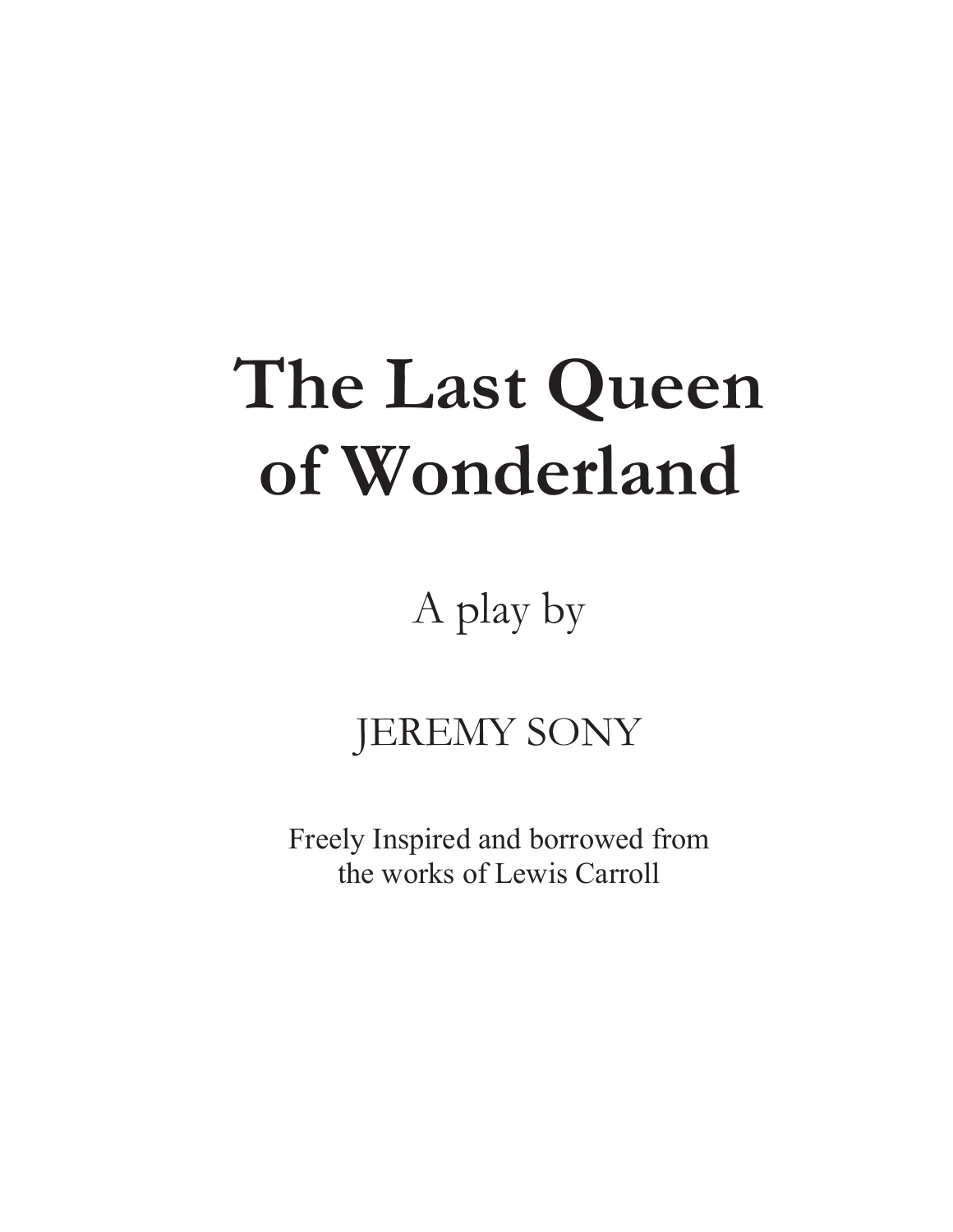# **CHARACTERS**

LACIE CHARLIE RABBIT/HARRY **HATTER** MARCH HARE QUEEN OF HEARTS THE WHITE QUEEN THE RED QUEEN

*Supporting* 

CHESHIRE CAT THE RED KING THE WHITE KING THE RED KNIGHT THE CATERPILLAR TWEEDLEDUM TWEEDLEDEE THE WALRUS THE CARPENTER THE LION THE UNICORN

*Ensemble* 

LORY / ROSE / ACE OF HEARTS MOUSE / TIGER-LILLY / DEUCE OF HEARTS DUCK / LARKSPUR / THREE OF HEARTS DODO / DAISY / FOUR OF HEARTS EAGLET / PETUNIA / FIVE OF HEARTS BILL THE LIZARD / VIOLET / HUMPTY DUMPTY PAT THE PIG / DAFFODIL / THE GRYPHON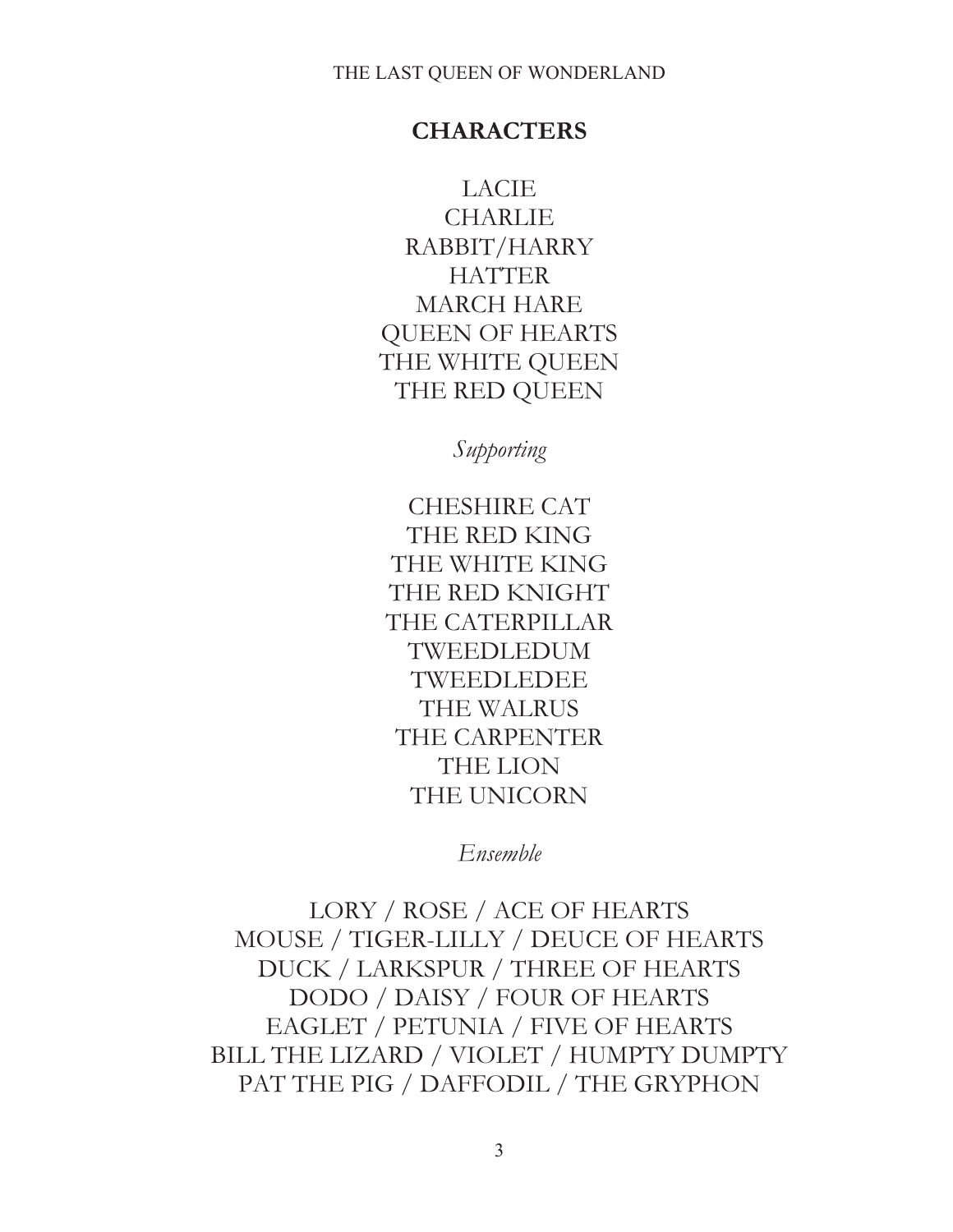# **SOME NOTES ON CASTING**

The Ensemble is designed for flexible casting (as is most of the Supporting cast). Each Ensemble member plays multiple small roles as grouped. These can be separated and expanded if you have the casting pool (i.e. you can cast anywhere from 7-21 actors to play these parts).

After casting the main characters, if you cannot cast the supporting players AND the ensemble, any of the following supporting players can take on an ensemble role: *The Caterpillar, Tweedledum, Tweedledee, the Walrus, the Carpenter, the Lion, and the Unicorn.*

#### **SOME NOTES ON SCENES**

As much as possible, scene changes should flow from one to the other, almost dreamlike.

#### **PLACE**

Wonderland. And the Otherland.

#### **TIME**

Broken. One year after Lacie's sister vanished.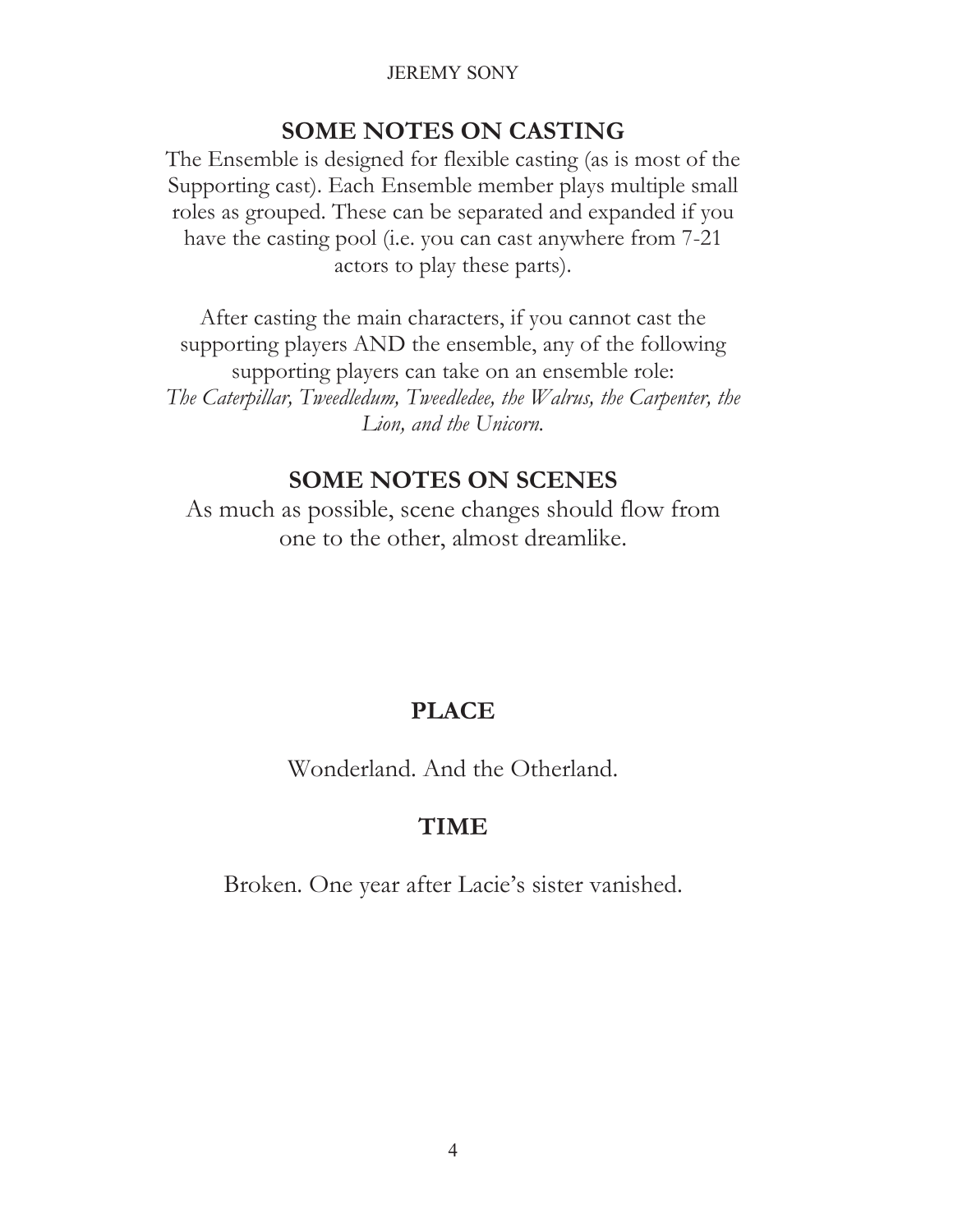# **THE LAST QUEEN OF WONDERLAND**

# ACT I

# SCENE 1

*Rabbit stands center. In the shadows around him, the characters of Wonderland appear frozen, like statues in a wax museum.* 

### RABBIT.

All in the golden afternoon Full leisurely we glide;

No. That's not how we start.

Ah, cruel Three! In such an hour, Beneath such dreamy weather, To beg a tale of breath too weak To stir the tiniest feather!

No, that's still all wrong.

Imperious Prima flashes forth Her edict "to begin it"— In gentler tones Secunda hopes "There will be nonsense in it!"—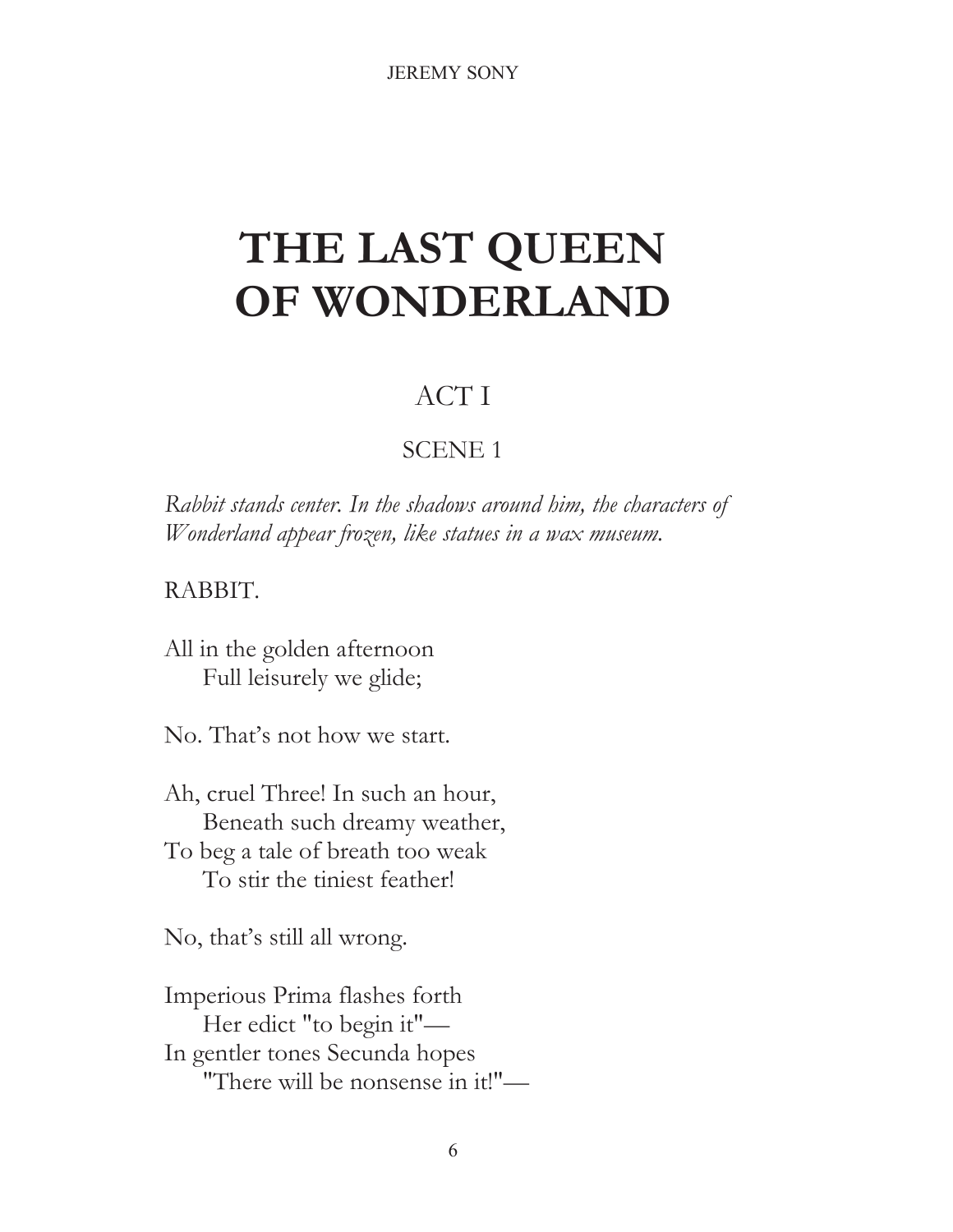#### THE LAST QUEEN OF WONDERLAND

Nonsense. Now we're getting somewhere!

The dream-child moving through a land Of wonders wild and new, In friendly chat with bird or beast —

None of this is true. None of this is right. Wonderland... this isn't where it starts. Maybe where it ends. Maybe I'm too late. Because, see... there's no wonder here; not anymore. There was. Absolutely. Until she arrived. And we saw the dark side of the looking glass. No, no leisure here, no dreams, no golden afternoon. *(The characters of Wonderland vanish into the darkness. Rabbit is alone.)* I wish I'd never brought her to Wonderland. I wish I'd never brought any of them. If only time moved backwards instead of forwards. Time — *(He checks his pocket watch.)*  Oh dear, oh dear, I should've left already. I'll be late. And I can't be late. Because this is where is starts. *(Rabbit rushes off.)*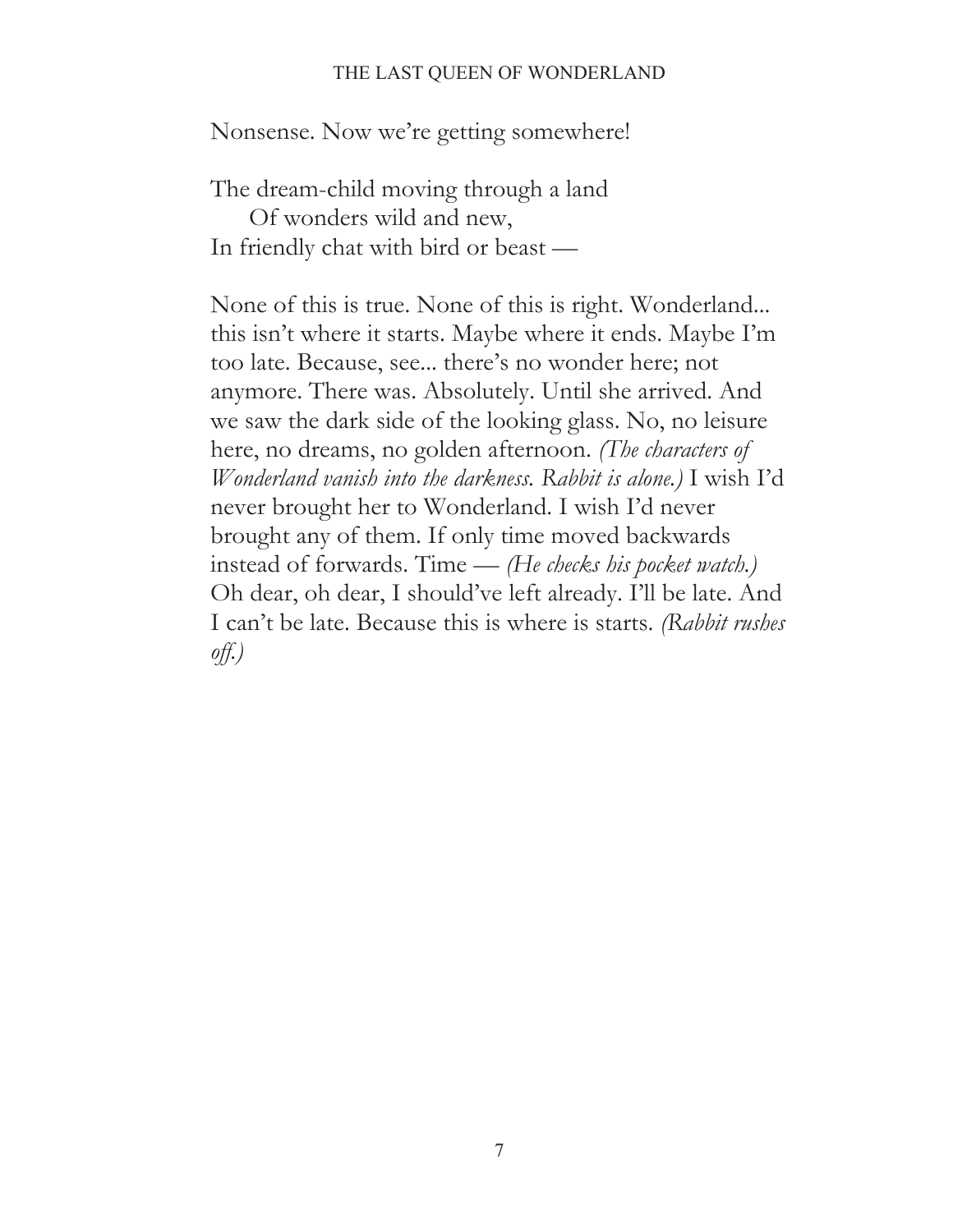#### SCENE 2

*And then, Lacie appears. She holds two old books, copies of Alice's Adventures in Wonderland and Through the Looking Glass. She speaks to the audience.*

#### LACIE.

'Twas brillig, and the slithy toves Did gyre and gimble in the wabe: All mimsy were the borogoves, And the mome raths outgrabe. "Beware the Jabberwock, my son! The jaws that bite, the claws that catch! Beware the Jubjub bird, and shun The frumious — !"

Bandersnatch, I didn't even introduce myself. I mean they'll probably know who I am, but on the off chance. Hi, I'm Lacie. Hattie's big sister. And I can't even tell you how much it means to our family... No... um… Right before she... Last year... Hattie gave me this necklace and I never take it off because I have hope that... c'mon Lacie, you got this. *(Harry appears. It's Rabbit; he can even be dressed like Rabbit, but with a human face, and no rabbit ears, etc.)*  HARRY. Talking to yourself in the mirror? LACIE. I... no...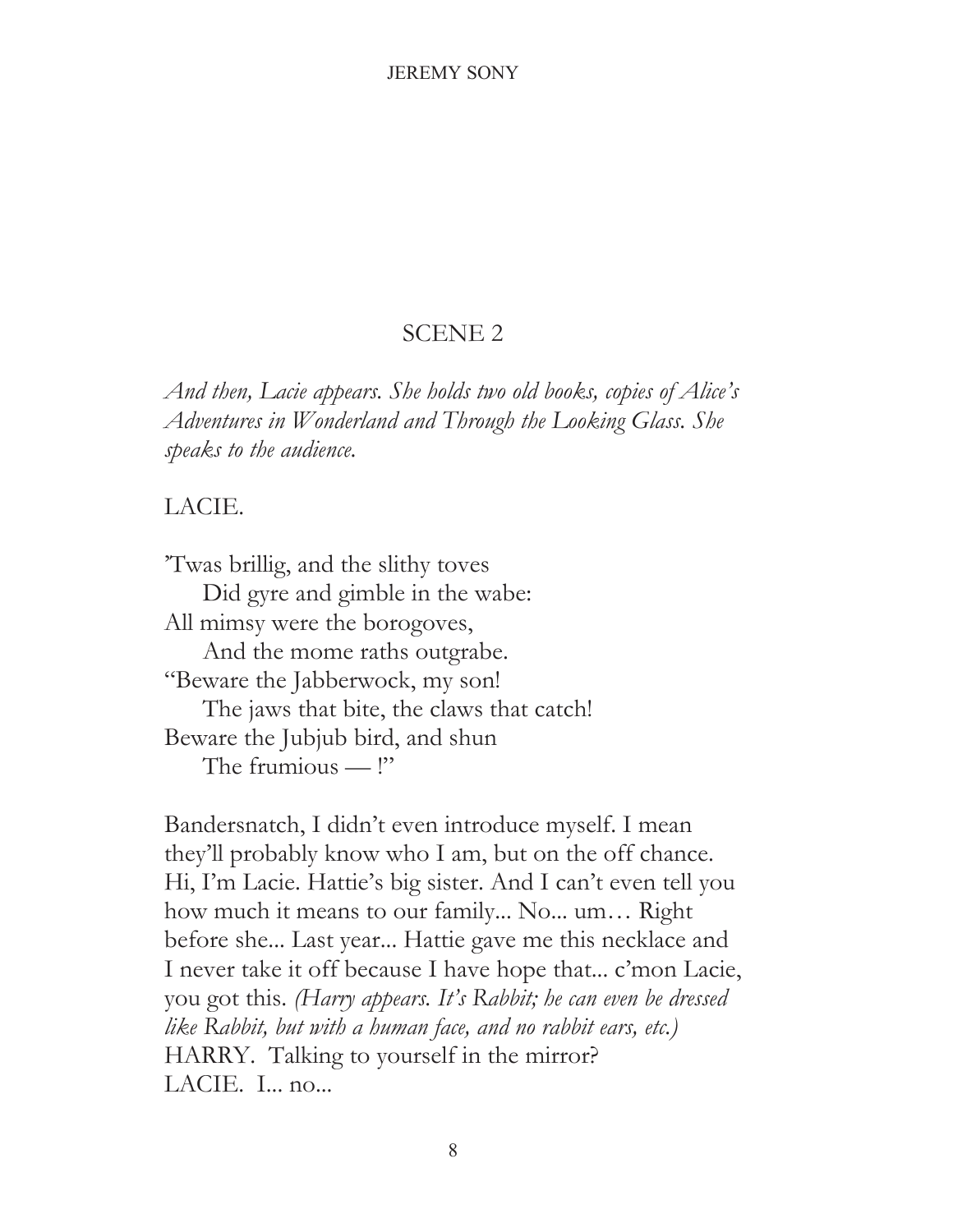HARRY. We all do it.

LACIE. It's only bad if the people in the mirror talk back, right?

HARRY. Don't they always?

LACIE. I'm sorry, are you here for the vigil?

HARRY. I'm not too late am I?

LACIE. No, my parents asked me to say something. I was practicing... should I know who you are?

HARRY. No. I'm... call me Harry.

LACIE. Lacie.

HARRY. You're Hattie's sister. Who was saying something.

LACIE. I was. I am… Jabberwocky.

HARRY. *(He jumps.)* Where?!

LACIE. You're funny. She would have liked you. And this. She'd be in the front row. Jabberwocky was her favorite Lewis Carroll poem.

HARRY. "Was her favorite Lewis Carroll poem"?

LACIE. Is her favorite. I mean, I assume it still is. Or maybe it's just how I wish for things to be.

HARRY. No one wishes for the Jabberwock.

LACIE. At least it would be a monster we could fight, that, hopefully, she's still fighting... wherever she is.

She took her vorpal sword in hand;

Long time the manxome foe she sought—

So rested she by the Tumtum tree

And stood awhile in thought.

HARRY. You know about Tumtum trees?

LACIE. We've been reading about Wonderland since before we could read. And I've read them almost every day, since I lost her. Like it could have changed things. HARRY. It wasn't your fault.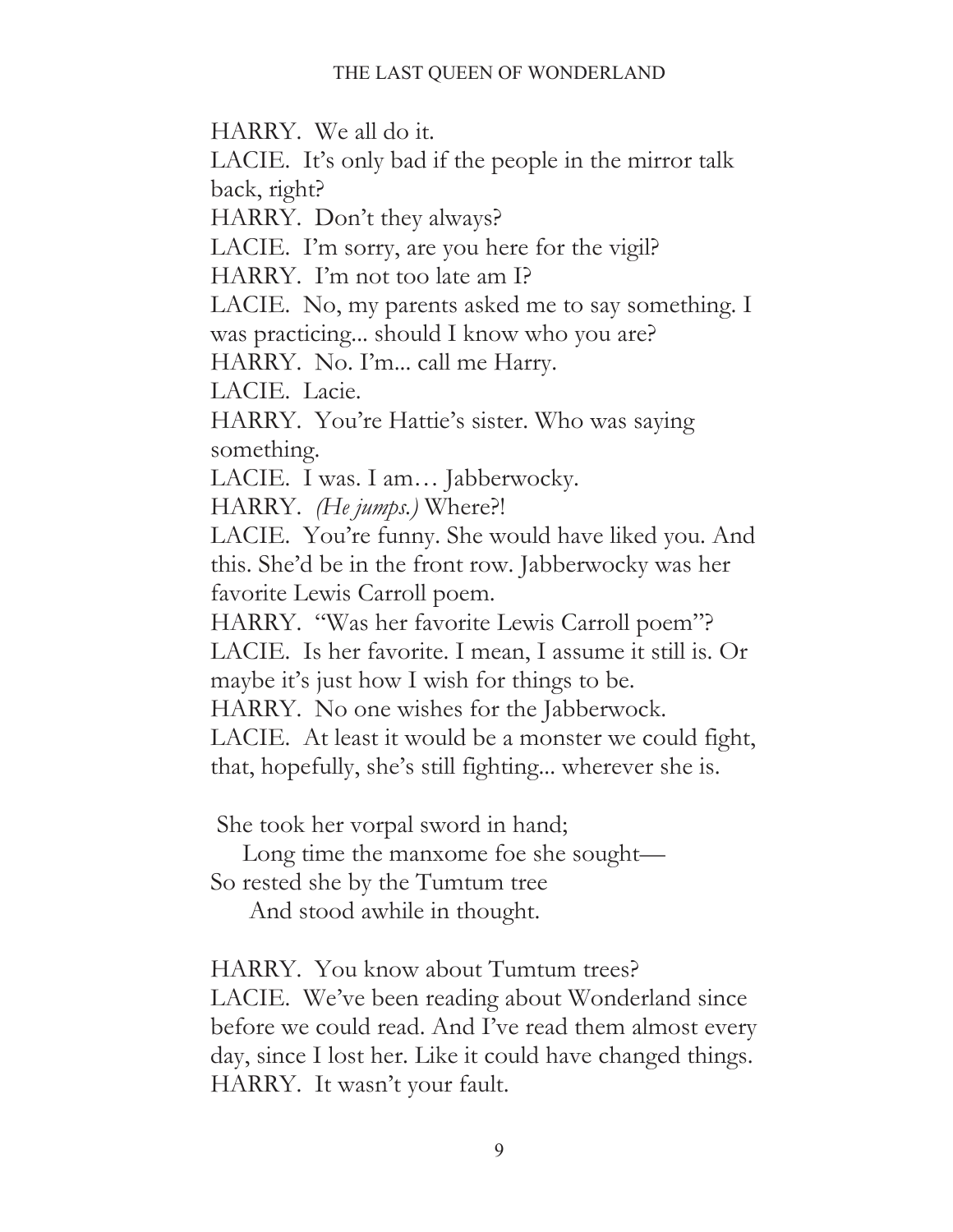LACIE. In my dreams she had a sword, and she was strong, and she battled.

 And, as in uffish thought she stood, The Jabberwock, with eyes of flame, Came whiffling through the tulgey wood, And burbled as it came!

One, two! One, two! And through and through The vorpal blade went snicker-snack! She left it dead, and with its head She came galumphing back.

... wouldn't that be awesome?

HARRY. A Jabberwock didn't take your sister. LACIE. If only one had. It'd be less frightening than reality. HARRY. It's been a year hasn't it? LACIE. To the day. HARRY. Yesterday, actually. LACIE. I'm sorry? HARRY. That's what I should be saying. LACIE. Why did you say yesterday? HARRY. Or maybe tomorrow, but not today. Never today. *(Harry checks his pocket watch. Shakes it.)* It's almost time. I think. Never mind time. We'll have to hurry. What am I thinking?! You haven't even packed yet! LACIE. I'm not going anywhere. HARRY. Was I not clear? I don't often get to speak English the way you speak it. LACIE. How else would you speak it? HARRY. That is a curious question. Even curiouser: who am I?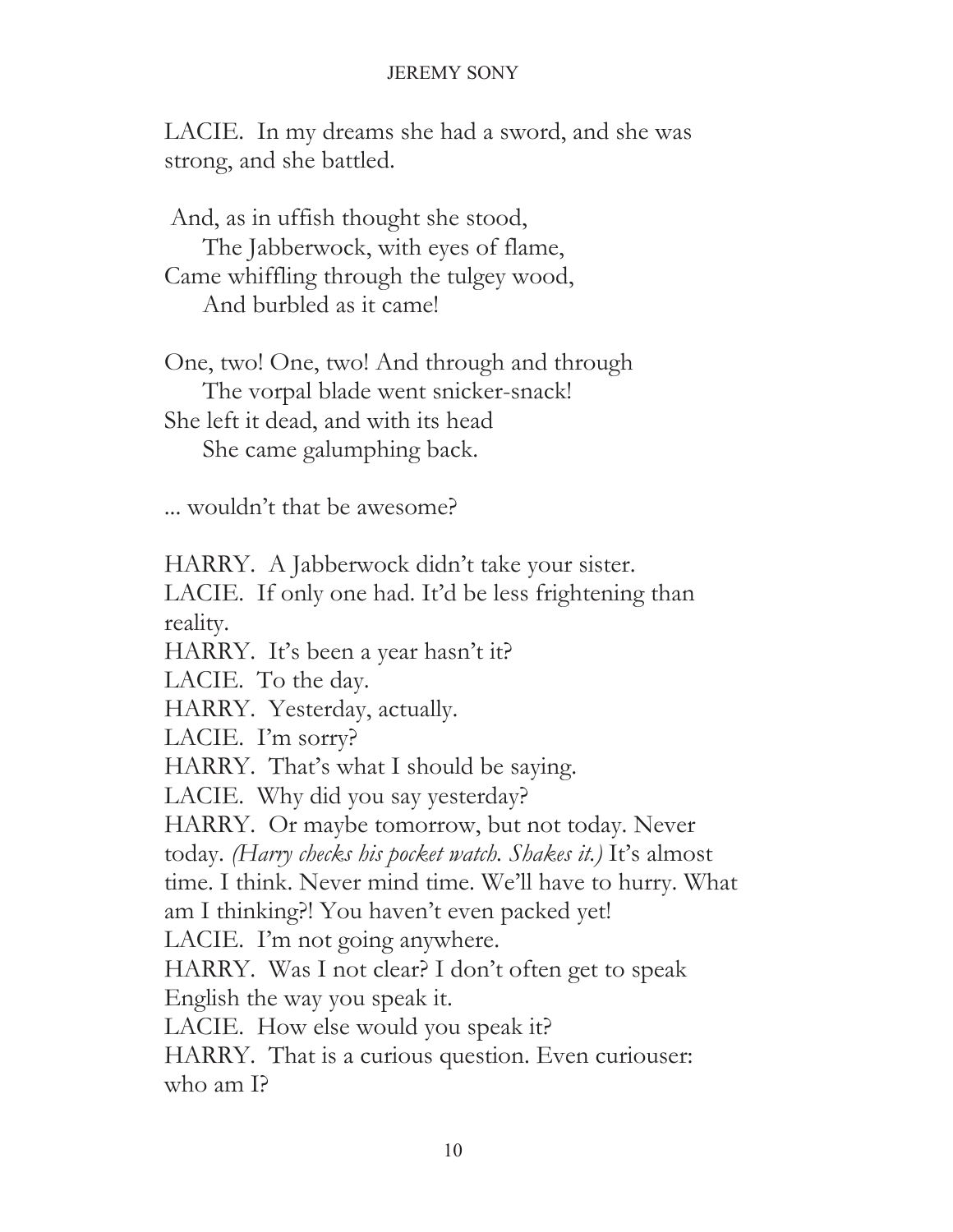LACIE. Who are you?

HARRY. More questions, more important, where am I from? Who sent me? And why do I have this? *(He produces a necklace.)*

LACIE. My necklace, give that back! *(Lacie drops the books and lunges for the necklace, but Harry is quick and dodges her grasp. He grabs up one of the books.)*

HARRY. You know, I've never read the Wonderland stories.

LACIE. My sister gave me that! *(They circle each other.)* HARRY. Oh come on, I don't look like that at all, who drew these?

LACIE. I'm going to call the cops!

HARRY. No one who's ever been to Wonderland, that's for absolute certain.

LACIE. I'll scream.

HARRY. Save your voice; your neck is laced, as it has been, always. This isn't yours. It's hers. *(Lacie checks under collar and indeed, has a matching necklace still around her neck.)*

LACIE. Hattie?

HARRY. I told you.

LACIE. You never said anything of the sort!

HARRY. Just because I hadn't said it yet doesn't mean you hadn't heard it — wait, time moves differently here.

LACIE. What are you talking about? Where is she?!

HARRY. She's fine! Well, she's sort of fine, well she's sort of in prison — but she's totally fine.

LACIE. She's sort of in prison?!

HARRY. More like a dungeon, but she's in Wonderland.

It's a Wonderland dungeon, well "The" Wonderland

Dungeon, there's just the one, so, but she's there...

completely fine.

LACIE. You should leave.

HARRY. We should leave. Your books, let's bring them,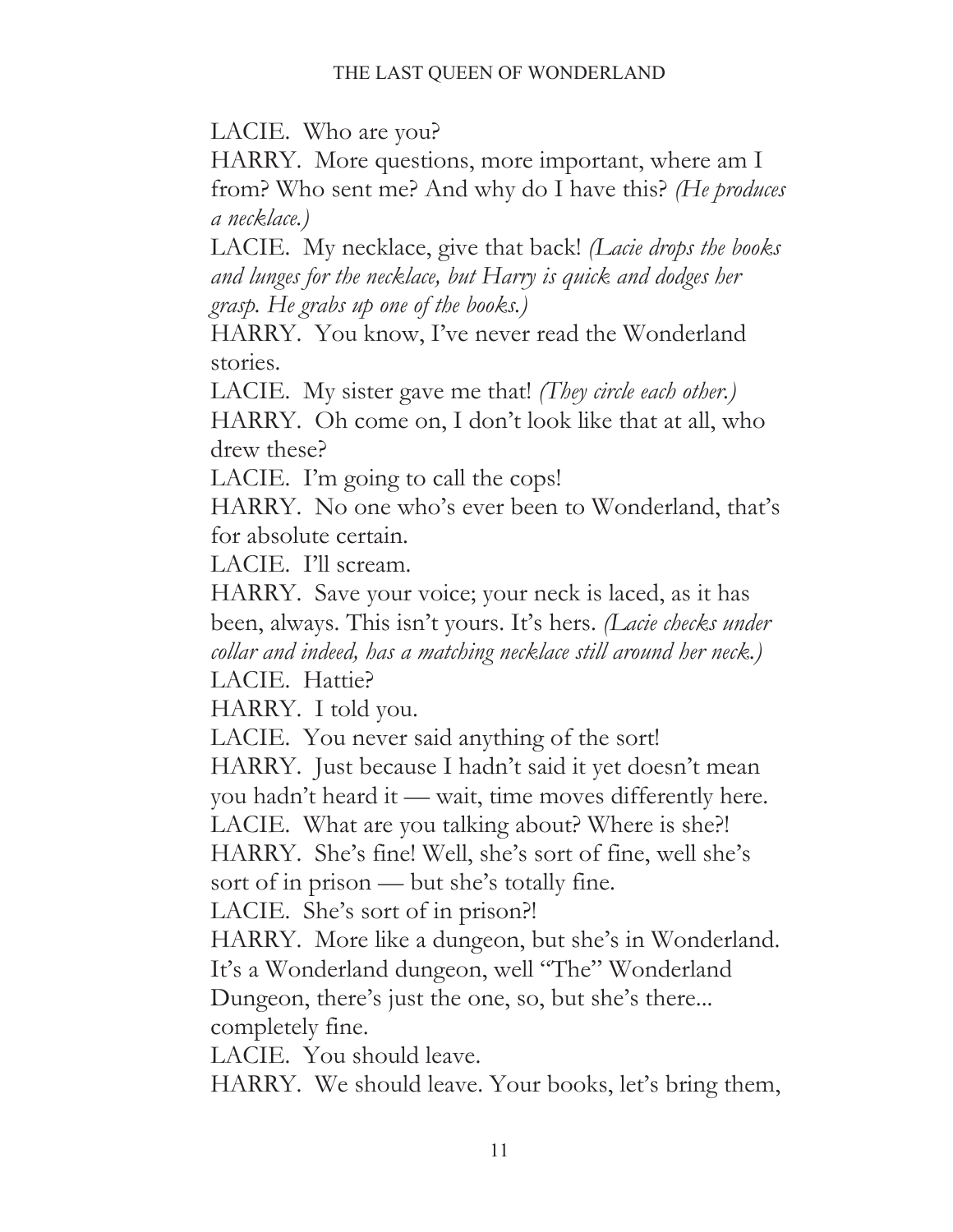they might be helpful. I mean they look full of nonsense and lunacy from a cursory read, but then so is Wonderland.

LACIE. Get out.

HARRY. I told you it would be easier to show you.

LACIE. You're some sad little boy making a sick joke.

HARRY. Lacie.

LACIE. Out!

HARRY. I'm telling you the truth! If I looked like myself, you'd believe me, you couldn't not believe me, but I don't look like myself here, my ears are wrong, my tail's gone, and I look like a boy to you, a stupid boy.

LACIE. What else would you look like?! *(Harry walks up and grabs one of the books and opens it for her.)*

HARRY. There, right there, that's me — I mean it doesn't look like me it's a horrible drawing — but that is me, Lacie.

LACIE. You think... you're the white rabbit... from Alice in Wonderland. You're insane.

HARRY. Well yes, but that doesn't change anything. Hattie is in trouble, she needs you, I can't get her out by myself, she's trapped in Wonderland. Why is this so hard to understand? I have her necklace!

LACIE. That doesn't make me trust you, it makes you suspicious!

HARRY. Trust! Snowdrop! She said to tell you

Snowdrop — I almost forgot — that you would know what it meant. ...what does it mean? *(Lacie sinks to the floor, overwhelmed.)* 

LACIE. When did she tell you that?

HARRY. Yesterday. When she gave me the necklace.

*(Harry hands the necklace to Lacie, she clutches it tight. He checks his watch.)* It's almost time. *(He stands in front of the mirror. Reassuring himself.)* This is going to work, Harry, well,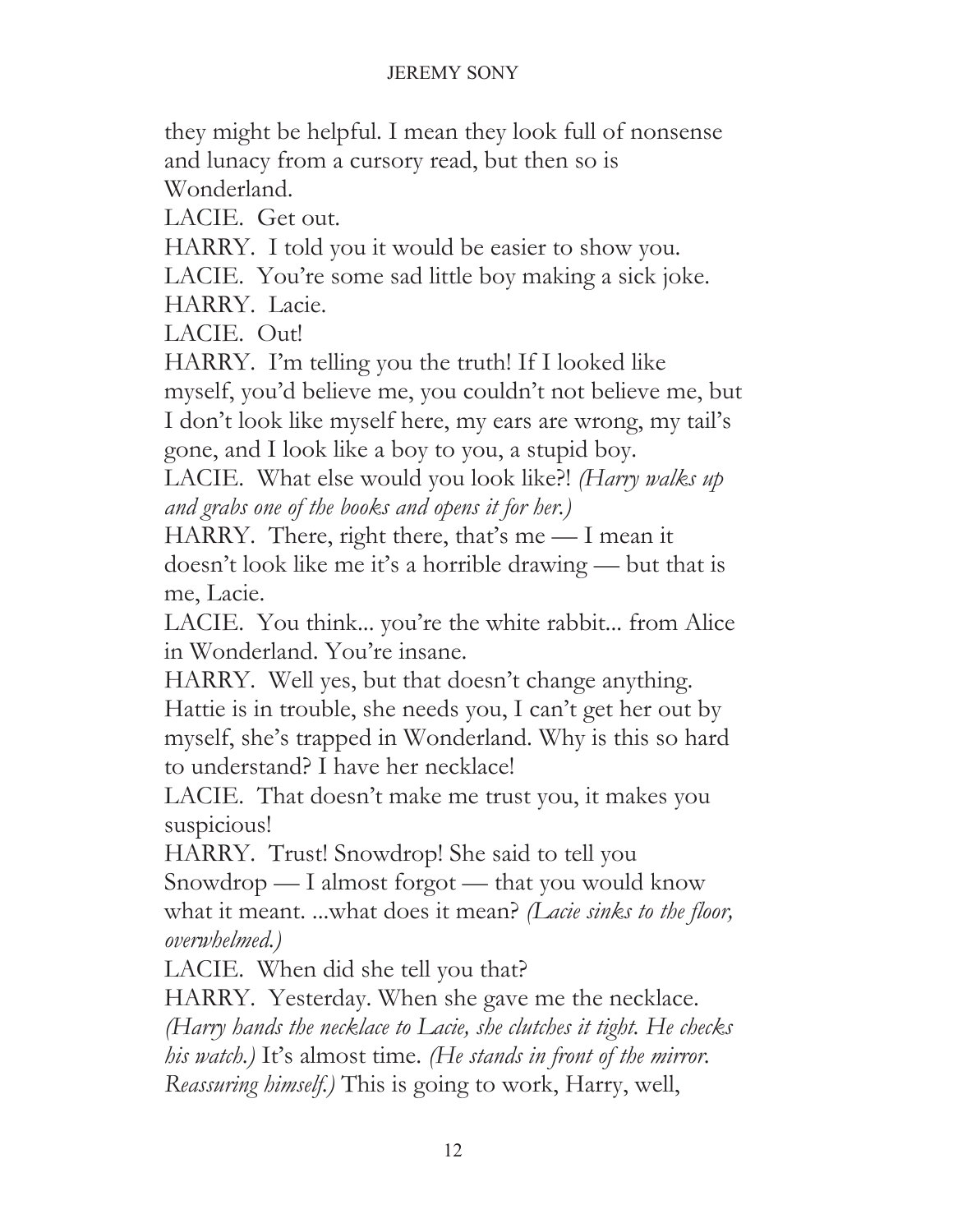mostly work, well, maybe it'll take weekends off, but the point is —

LACIE. You're talking to yourself in the mirror. HARRY. It'll work! And it's not a mirror. In just a moment, it's going to become a looking glass, a gateway between Wonderland and the Otherland, your land. All mirrors have the potential. *(Harry opens his pocket watch for her.)* This watch tells me when to come home. You can't be late for a looking glass. Once you miss it. There's no going back. *(Lacie moves away from him.)* What's wrong? LACIE. I want to believe you, Harry. You don't know how much I want to believe you.

HARRY. Don't believe me. Believe that. *(A large frame appears, like the kind that would go around a fancy mirror. Big enough to step through. The frame begins to glow.)* Can you see it? More importantly, can you see what's on the other side? LACIE. Wonderland... No! This isn't happening. I'm having a nervous breakdown.

HARRY. Maybe it's a confident breakdown. Or maybe it's what I said, it's not a mirror anymore. The looking glass will only be open for a moment. You just walk through. It'll feel like falling. Only you can save your sister. Remember — snowdrop. Don't be late. *(Harry steps through the looking glass and disappears on the other side.)*  LACIE. Whoa. *(She approaches the mirror.)* I must be mad. Completely mad. *(She gingerly reaches out to touch the glass. Her hand passes through and she laughs.)* Okay... this is happening. Hattie, you're the only who would have known to say snowdrop. You've been in Wonderland. All this time. Don't worry little sister, I'm going to bring you home. *(Lacie steps through the looking glass.)*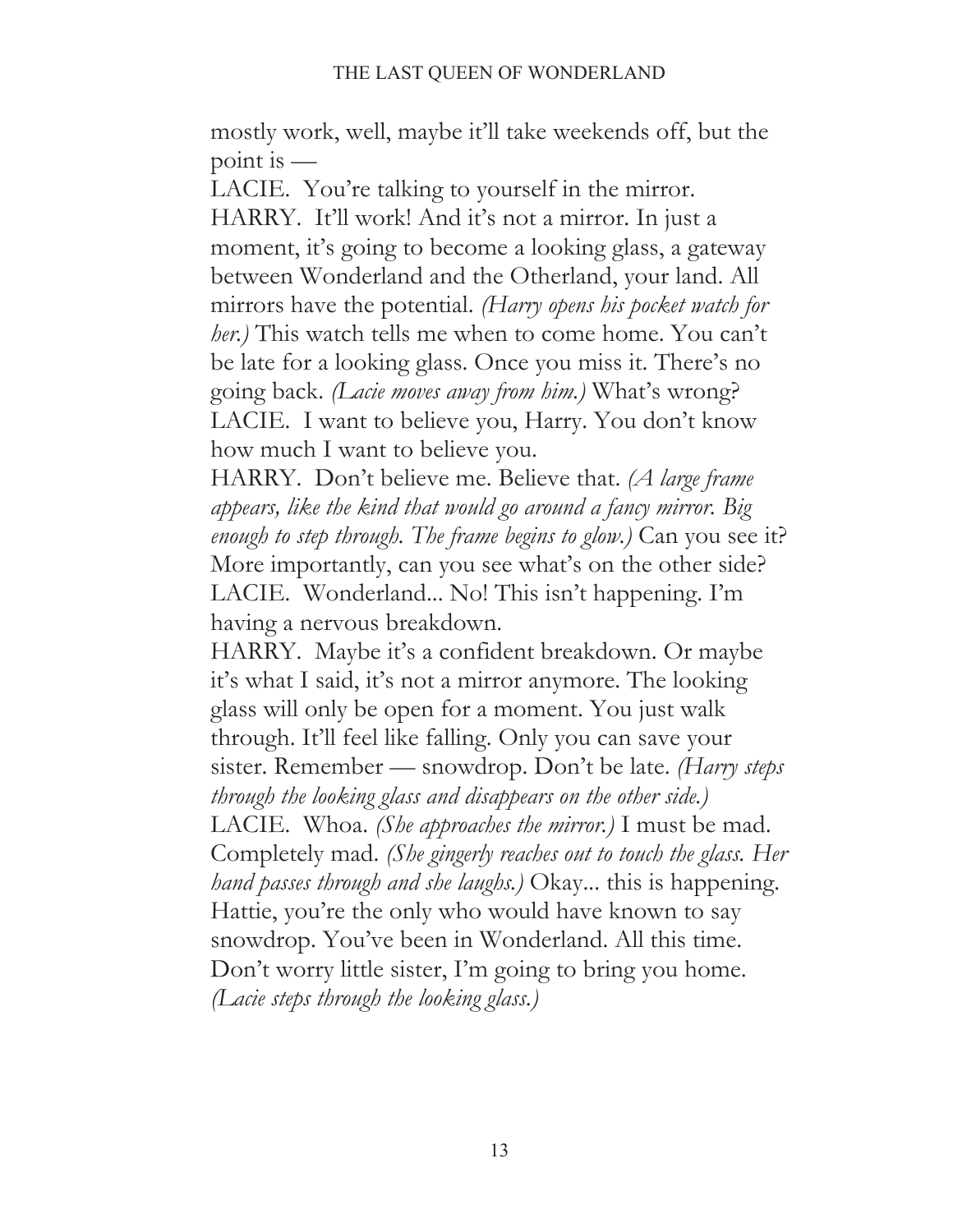# SCENE 3

*Suddenly, everything spins about; her, the looking glass, everything in motion — like she's falling — and then she's through, and the looking glass is pulled away into the darkness, leaving Lacie alone.* 

LACIE. Hello?! Harry? Harry where are you? CHESHIRE CAT. *(Off Stage.)* Harry where are you? LACIE. Who's there? *(The Cheshire Cat appears.)*  CHESHIRE CAT. Not who, I never who. I purr. You may call me Cheshire. LACIE. The Cheshire Cat? CHESHIRE CAT. I suppose since you were so nice to recognize me, you can call me that. Is that my name? LACIE. You just said it was. CHESHIRE CAT. No, you did. That's how I knew what to tell you to call me. LACIE. I hadn't said it yet. CHESHIRE CAT. And you haven't said it now. LACIE. I'm sorry. CHESHIRE CAT. You should be. LACIE. For what? CHESHIRE CAT. For what you're going to do. You don't remember? LACIE. How can I remember something that hasn't happened yet? CHESHIRE CAT. Talk to the White Queen, it will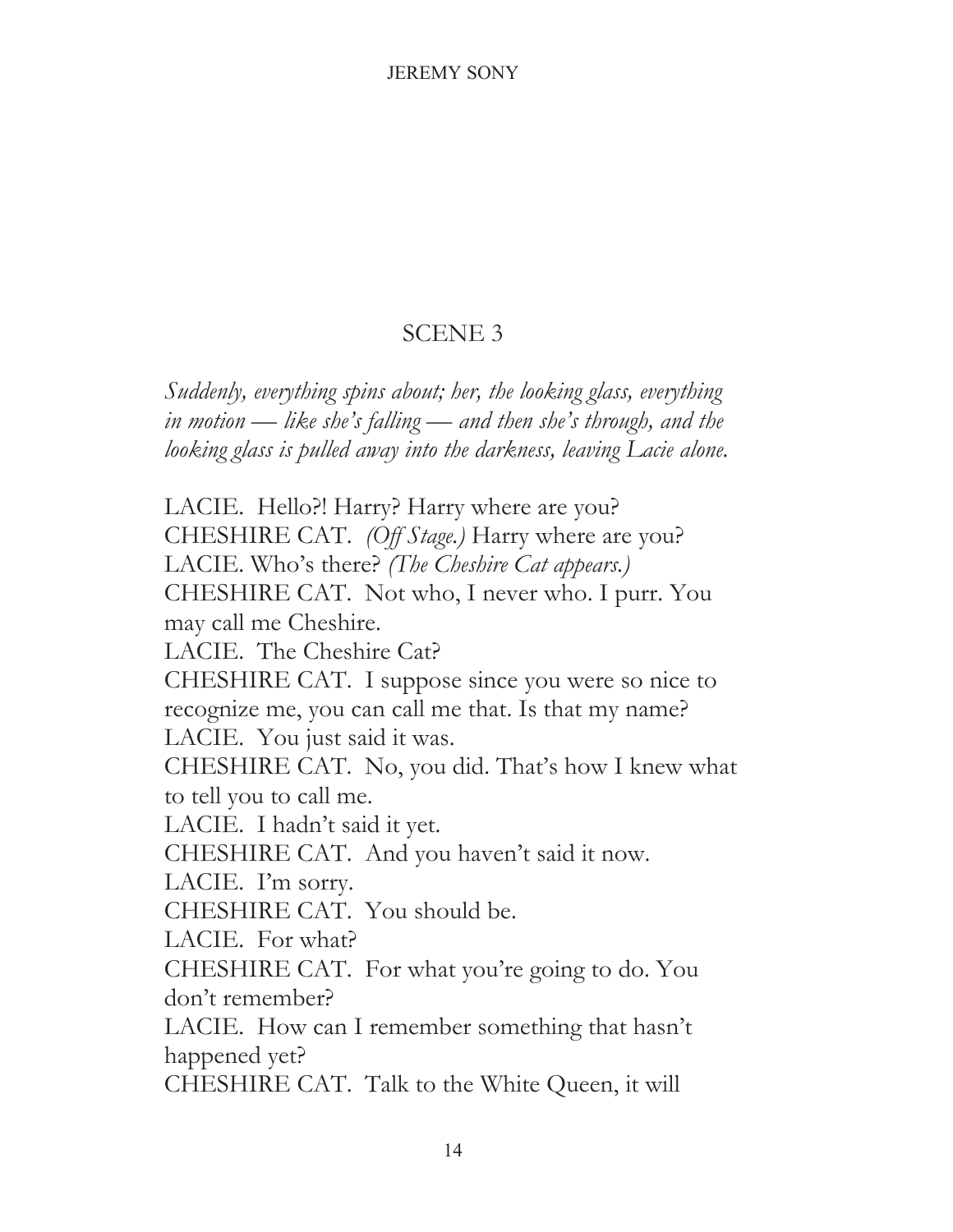become quite clear.

LACIE. I'm looking for someone. Harry. He's a boy.

CHESHIRE CAT. Not who you're looking for, Lacie.

LACIE. How do you know my name?

CHESHIRE CAT. You're going to say it in a minute.

LACIE. His name is Harry. He came through just before me. Could you tell me where to find him?

CHESHIRE CAT. That depends a great deal on where you want to get to.

LACIE. I don't honestly care as long as I find Harry.

CHESHIRE CAT. Then it doesn't matter which way you go.

LACIE. I remember this. Sort of this. This story.

CHESHIRE CAT. No stories here.

LACIE. When Alice first met you.

CHESHIRE CAT. When Lacie first met me.

LACIE. You're not going to tell me. You don't tell people what they want to hear.

CHESHIRE CAT. She was confused and rude.

LACIE. She was lost and you were never going to help. It's all a game to you.

CHESHIRE CAT. If you knew where you were, the game would be over. We'd have no reason to speak, and I do enjoy speaking. And playing. How do you know that? LACIE. This is all strangely familiar.

CHESHIRE CAT. Good, then you're getting the hang of it. What am I going to say next?

LACIE. You're going to look me in the eye and say "Lacie, Harry went that way," and then point.

CHESHIRE CAT. Lacie, Harry went that way. *(Cheshire* 

*Cat points.)* And that way. And that way. And that way.

You didn't specify which time he went which way, so you'll find him everywhere, in time.

LACIE. Confident breakdown, it is. *(Rabbit enters. As we*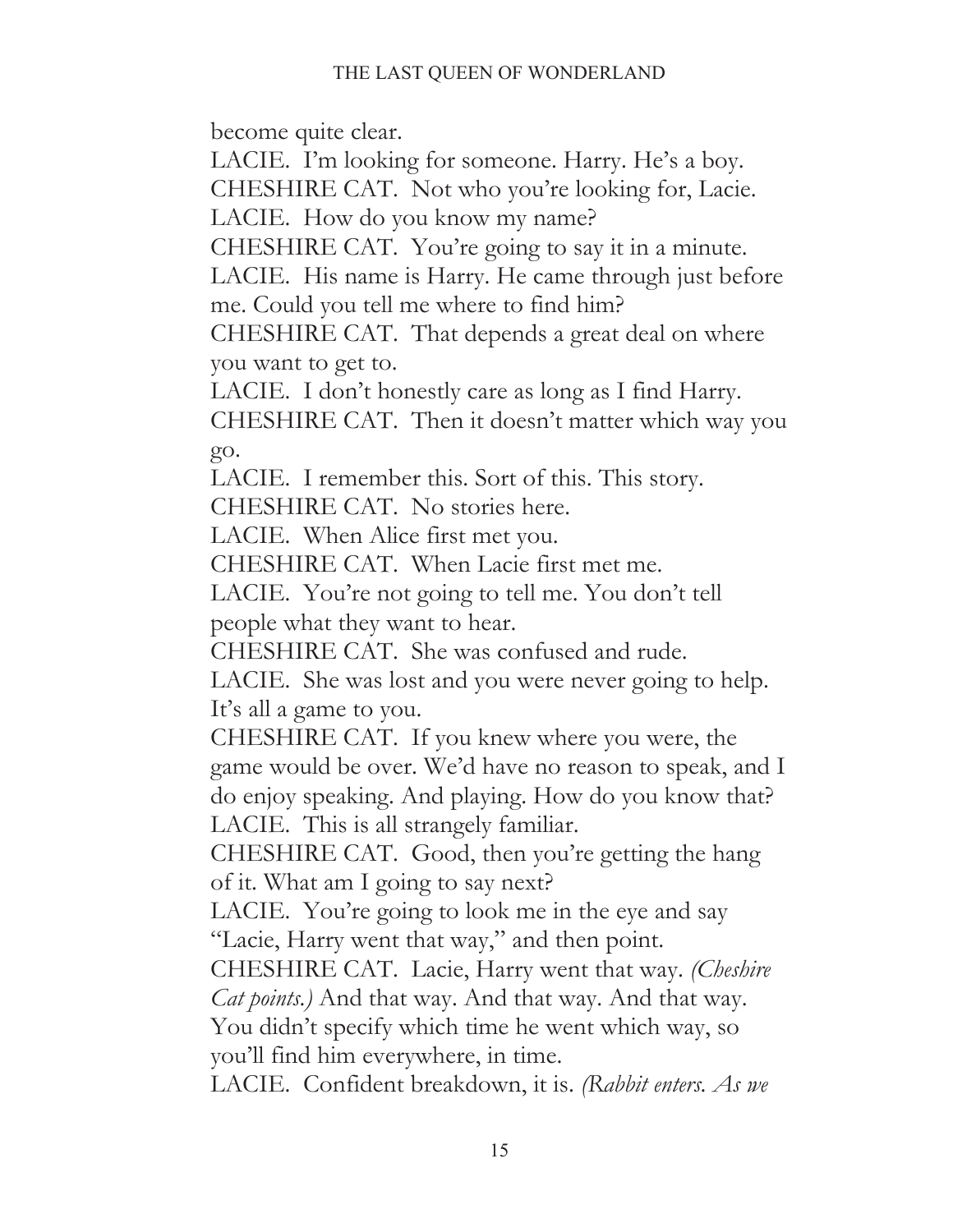*saw him in the beginning. A rabbit again, as he should be.)* RABBIT. Mary Ann, there you are! How long does it take to fetch gloves?

LACIE. Mary Ann? What? No, my name is Lacie, I'm looking for a boy, his name is Harry. He came through the looking glass just before me.

RABBIT. Lacie! Yes, yes of course, that would be you, you look different — well, not different, no that would be me. I look different, that's it. No wonder I didn't recognize you, different eyes and all that. It's me, the white rabbit.

LACIE. Harry!

RABBIT. Nobody calls me that here. I mean, you do, but you shouldn't, it just confusing. Call me Rabbit. It's my name. Just Rabbit, no need to stand on ceremony,

that's for Queens and Kings. Right let's go.

CHESHIRE CAT. You can't just waltz in there and waltz out. The timing's off. You'll trip.

LACIE. Waltz in where?

CHESHIRE CAT. The Queen's dungeon. It's that way. *(Cheshire Cat points and grins. And vanishes.)* 

LACIE. My sister is being held in the Queen's dungeon? The Queen of Hearts?

RABBIT. Yeah, I probably should have mentioned something about that, it'll be fine, don't worry about it. This will be the easiest thing you've ever done.

LACIE. And what if we run into the Queen of Hearts? RABBIT. Try to keep your head about you. C'mon, and try not to get lost this time. *(Rabbit rushes off. Lacie follows.)*  LACIE. Hey, you're the one who lost me! *(And they're gone.)*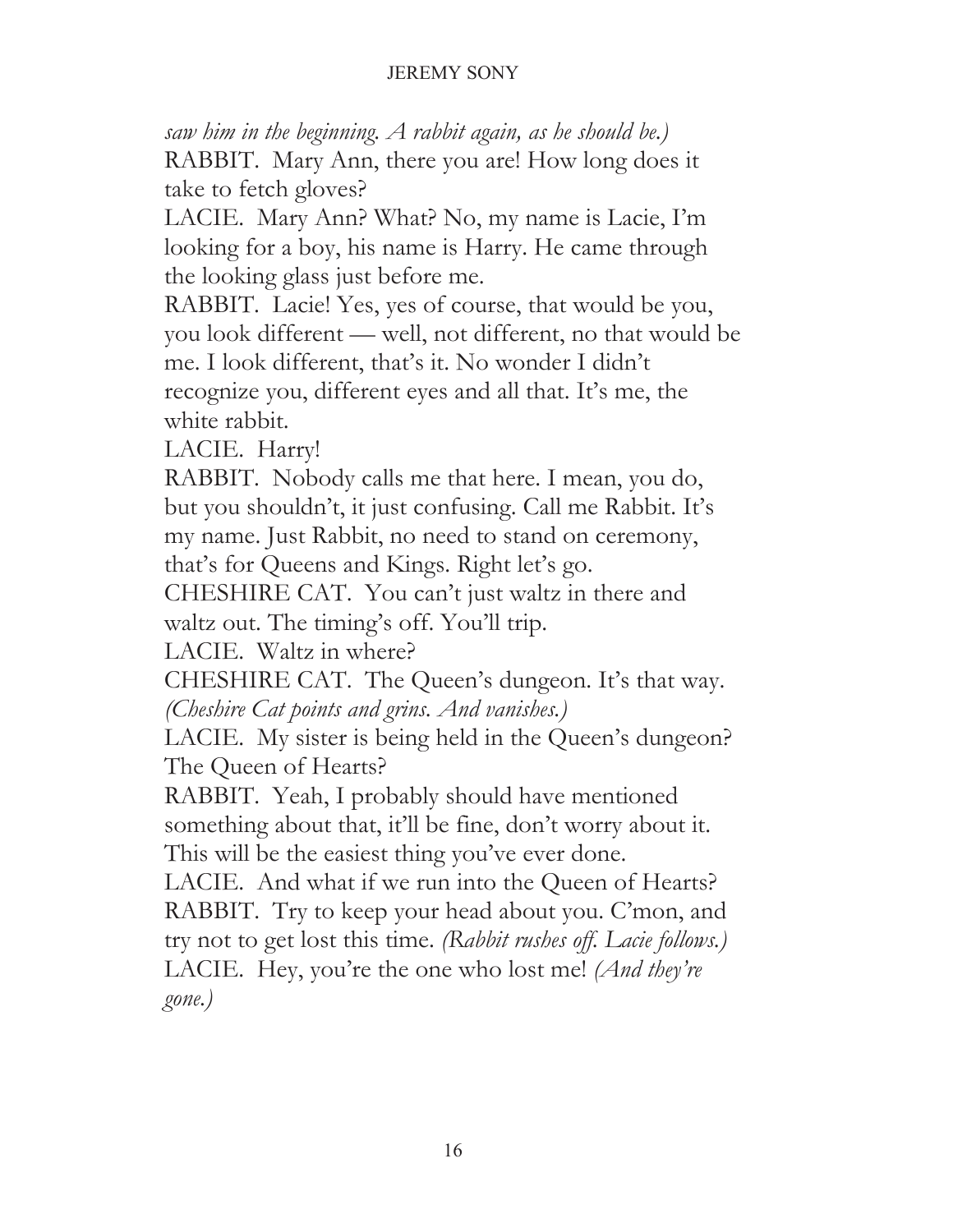# SCENE 4

*The darkness is replaced by the Wonderland Dungeon. Two or three cells appear. Simple, with some benches for the prisoners. In one cell, the Red Queen, White Queen, Red King, and White King are trapped and bored; in another we find the Walrus and the Carpenter, Humpty Dumpty, and the Gryphon. And finally, a teenage boy, named Charlie.* 

CHARLIE. We haven't eaten today. Hello?!! Guards! Could we perhaps trouble you for some nourishment as we sit confined to our fates?

WALRUS. Good luck. They're beyond reasonable. CARPENTER. You tried to bribe them.

WALRUS. A perfectly reasonable thing to do in the given situation.

CHARLIE. It's obscene and torturous is what it is. The given situation? They haven't given us anything. If anything, they have taken and robbed us of our liberties! *(Ace of Hearts and Deuce of Hearts enter.)*

ACE OF HEARTS. You. Loud one. Hush.

CHARLIE. I will not be hushed. I will not be silenced by a playing card.

DEUCE OF HEARTS. We are guards of the royal court, protectors of her majesty, the Queen of Hearts. CHARLIE. You are the lowest ranking of order and I shudder to think what will happen to you when the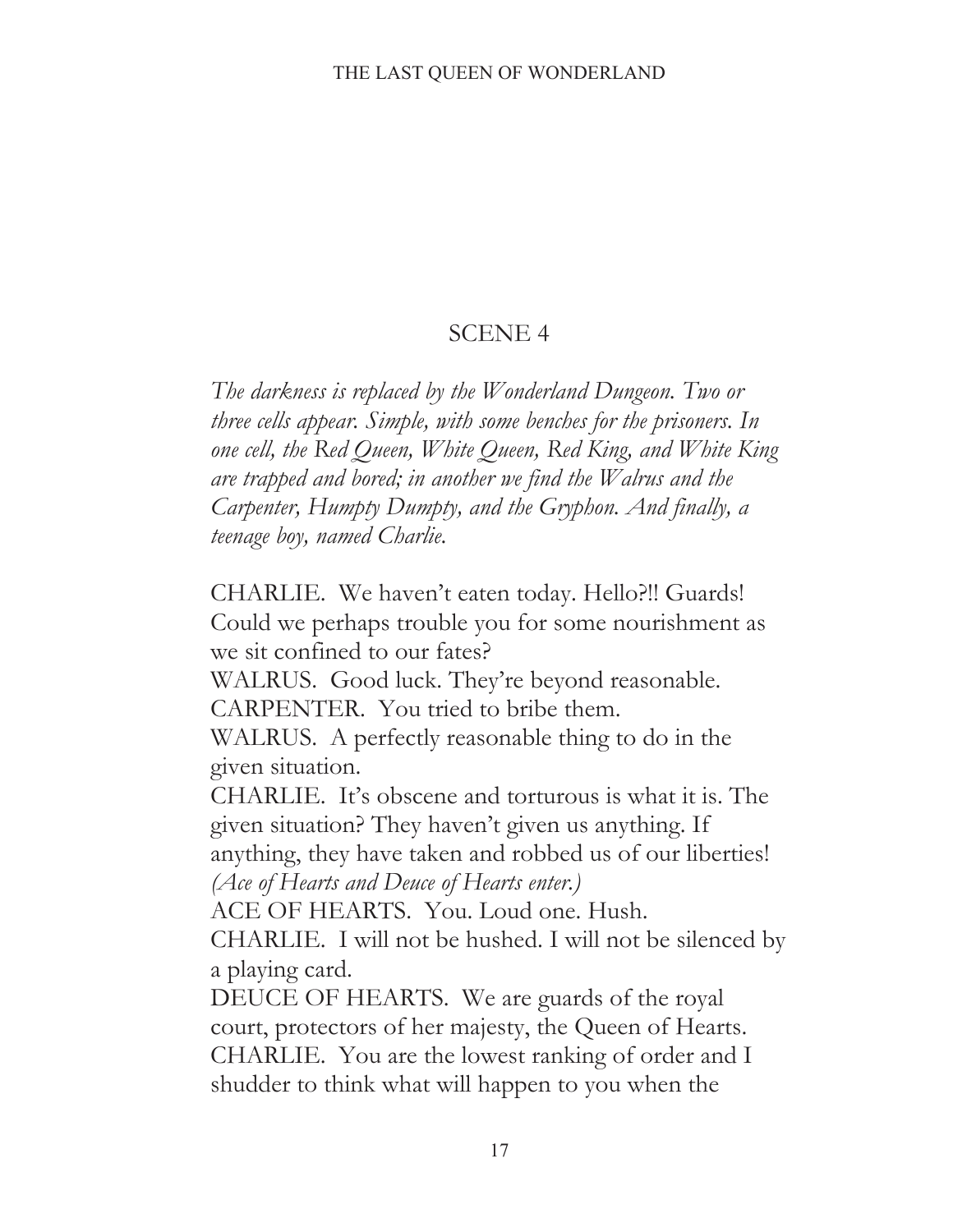Queen finds herself dissatisfied with you.

DEUCE OF HEARTS. Why would the —

ACE OF HEARTS. Listen to none of his shenanigans

good Deuce. Do your duty to Queen and Heart.

CHARLIE. Oh yes, your duty. To stand idly by as I wither and perish right here upon this floor.

RED KING. They won't feed you today. They'll feed you tomorrow.

RED QUEEN. And yesterday, don't forget yesterday. WHITE KING. But not today.

WHITE QUEEN. Never ever today.

CHARLIE. Then perish I shall, thus denying her majesty of the enjoyment of seeing my head removed forthwith from my body. To deny her that, well, it's your funeral. *(Ace and Deuce exchange nervous glances. Charlie enjoys his* 

*budding victory.)* 

ACE OF HEARTS. Alright, but you will only eat as to not expire. You will not enjoy it, not one bite, do you understand?

CHARLIE. I shall detest each delectable morsel and my chewing will be heavy with burden.

DEUCE OF HEARTS. Don't move. We'll be back.

With jam if you're lucky. *(Ace and Deuce exit.)*

WHITE KING. Imperial fiddlesticks! Did you see that? HUMPTY DUMPTY. Yes, he was brilliant.

WHITE KING. The cunning and bravery demonstrated! You're new here aren't you? Make a memorandum, he is a new person.

RED QUEEN. And to whom are you dictating?

WHITE KING. Oh yes, the bishops aren't here. That's perplexing.

RED QUEEN. New person, are you a pawn? HUMPTY DUMPTY. They think everyone's a pawn. They thought I was a pawn for ages. I think I'm decidedly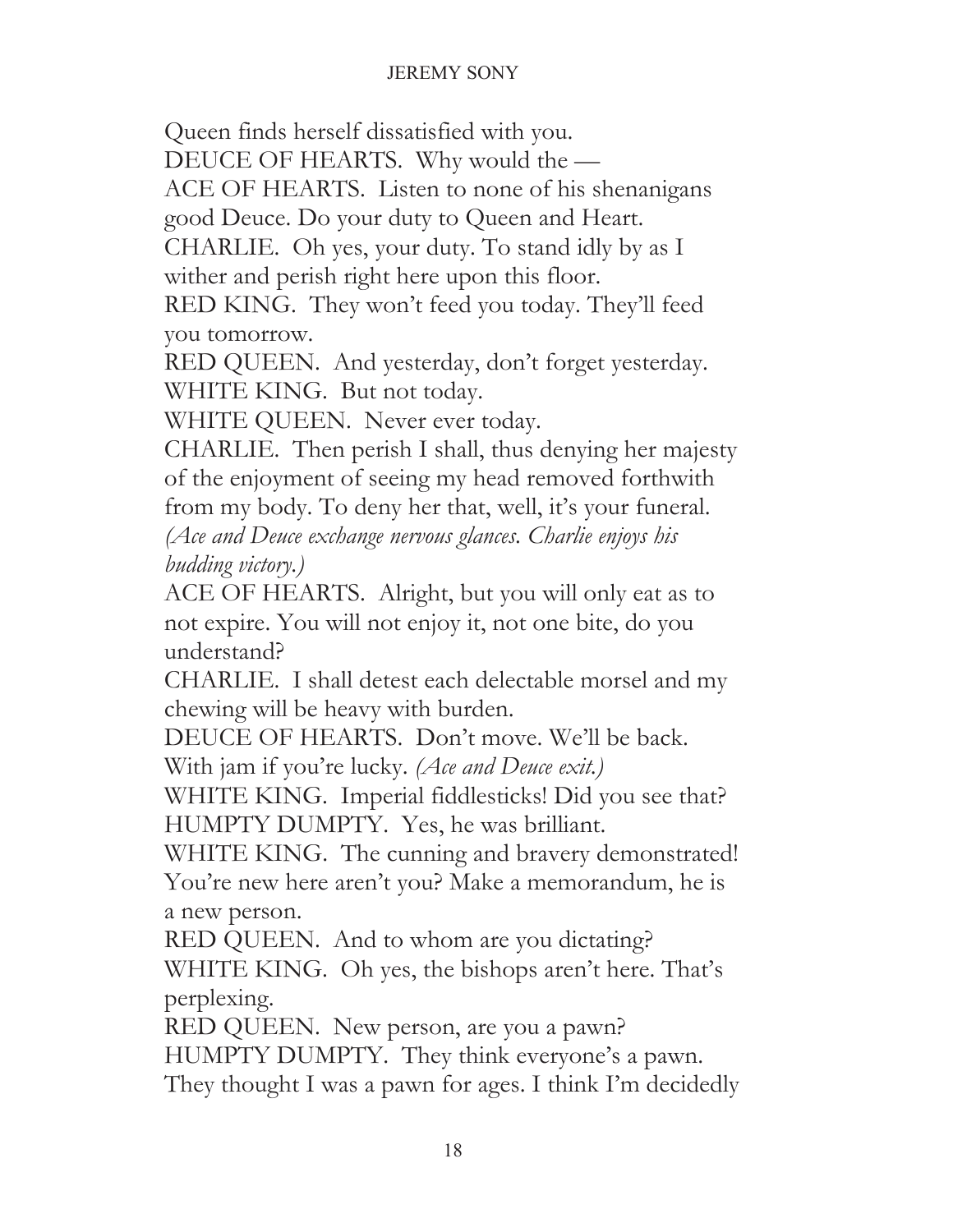not a pawn.

CHARLIE. Nor am I. I'm quite capable of making my own decisions. Calling me a pawn. You insult my station. I'm a king to my own self.

RED KING. A king making his own decisions? WHITE QUEEN. Poor boy doesn't know much about kings now does he? That's alright, poor little dear, she'll teach you. Good Lacie.

CHARLIE. What are you talking about?

WHITE QUEEN. He doesn't remember yet.

RED QUEEN. Well it hasn't happened for him. He's from the other side.

CARPENTER. Of Wonderland?

RED QUEEN. Of the looking glass.

WALRUS. Isn't that a bit of interesting?

CARPENTER. That is a very big bit of interesting. How did you get here?

WHITE QUEEN. How is not so important — when, now that mind you, that is all important. It will be. *(The sound of squawking birds is heard all around.)* 

CHARLIE. What is that? Are those birds?

WHITE QUEEN. It's the perimeter warning. Someone's breaking in to the dungeon.

WALRUS. What lunatic would break into a prison? *(Rabbit appears with Lacie right after. They are clearly out of breath.)* 

RABBIT. That was incredibly close! Can you believe how close that was? We're talking my whiskers, that close! The Red Knight almost saw us! Oh look, that's a lot of people.

LACIE. Hattie! Hattie are you back in there? Rabbit, I don't see her anywhere.

RABBIT. Where did you all come from?

WALRUS. Us? What about you? Fancy that you're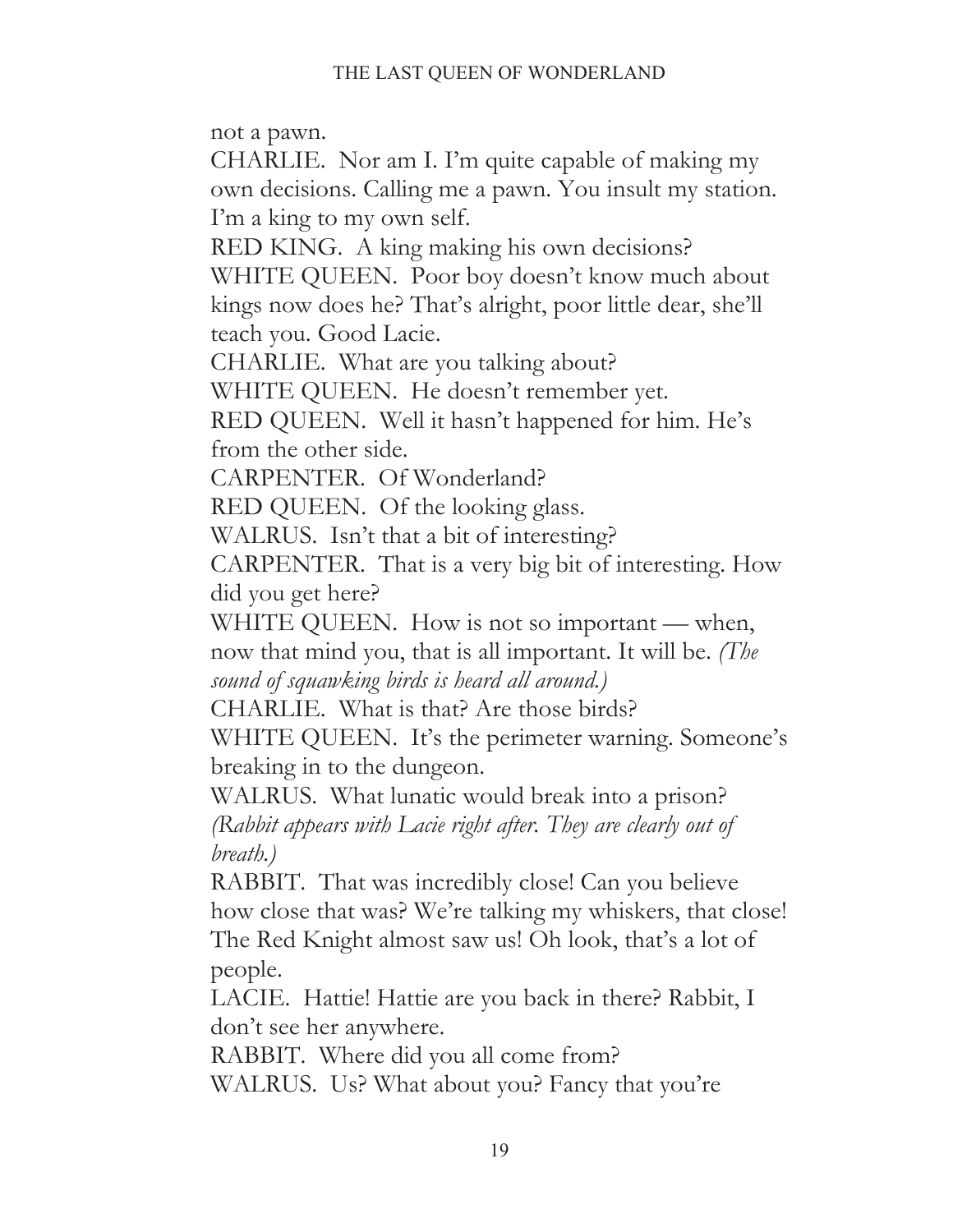standing right there, convenient to opening these cells. And before you argue with me, I promise that you won't regret it.

CARPENTER. Arguing with you or letting you out? WALRUS. Both.

RABBIT. We're not here for you. She was right here. I left her right here in this cell yesterday.

RED QUEEN. Yesterday, you say? No, I think not. LACIE. What is she talking about? What do you mean you think not?

RED QUEEN. I don't know what I mean if I don't think it. Speak when you are spoken to, child. I am a queen. This is no way to address me. She didn't even bow, can you believe that?

RED KING. It's terrible. No respect for her place on the board.

LACIE. You're in a dungeon. Clearly, your place isn't what you thought it was.

WHITE KING. How dare she!?

RABBIT. Alright, let's not lose our heads — and that could be a real thing, so let's go back to square one and the reason we're here.

LACIE. My sister. Please, one of you must know where she is. *(The squawking kicks up again.)*

RED QUEEN. The guards will be back soon.

WHITE QUEEN. They'll bring the Red Knight. You shant want to meet him.

RED QUEEN. Remind me not of his treachery. It breaks my heart, it does, to see him bow to her.

LACIE. Please — a girl, about eight years old, maybe nine. Nice smile, talks a lot. Can't tell a joke. Someone had to have seen her.

THE GRYPHON. I saw her. Ages ago she was here, when the Queen of Hearts done stuck her in this cell.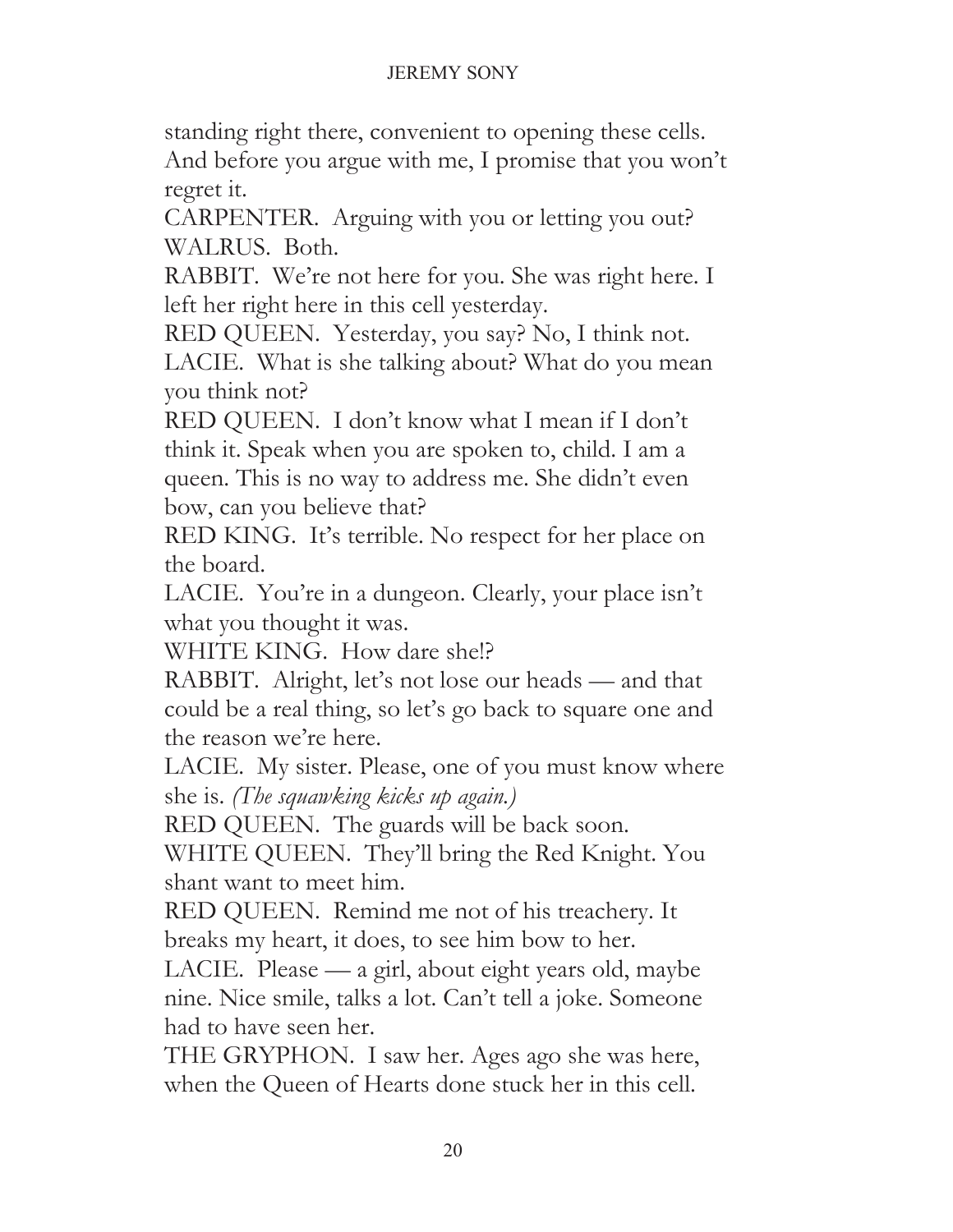RABBIT. Yes! Yesterday! I remember that. Gryphon, you and Hattie came in together.

THE GRYPHON. But we didn't leave together, no sir. RABBIT. Did they move her?

THE GRYPHON. Aye. Well no, see, she moved herself. Escaped. She ran. Said she was going home. But fancy that, that was longer ago than I care to remember.

LACIE. I don't understand. How can she have been here yesterday but it was ages ago?

CHARLIE. Maybe it was yesterday for you. Or him. You weren't here yesterday, were you? In Wonderland, I'm being specific.

LACIE. No. We weren't. Why?

THE GRYPHON. No more yesterdays. Rabbit got out when there was still tick-tocks to be had. No more. Your little girl, she's somewhere out there in Wonderland. Has been since the end of time.

LACIE. This doesn't make sense, she's supposed to be here, we have to find her!

CHARLIE. I could help. If you let me out.

WALRUS. We could all help!

CARPENTER. We could?

CHARLIE. No, you wouldn't. I would. I will.

LACIE. I'm sure if you're in prison, there's a reason.

CHARLIE. Certainly there's a reason. Does it adhere to any actual semblance of truth or fairness? I never asked to come to this wretched place. So I beg of you not to leave me in it.

RABBIT. Leave him in it, Lacie, we have to go. If we're going to find your sister, we cannot be captured here. Then all this will be in vain.

CHARLIE. Wonderland is a big place. You would be wise to bring along someone who knows it.

RABBIT. No one knows it better than I.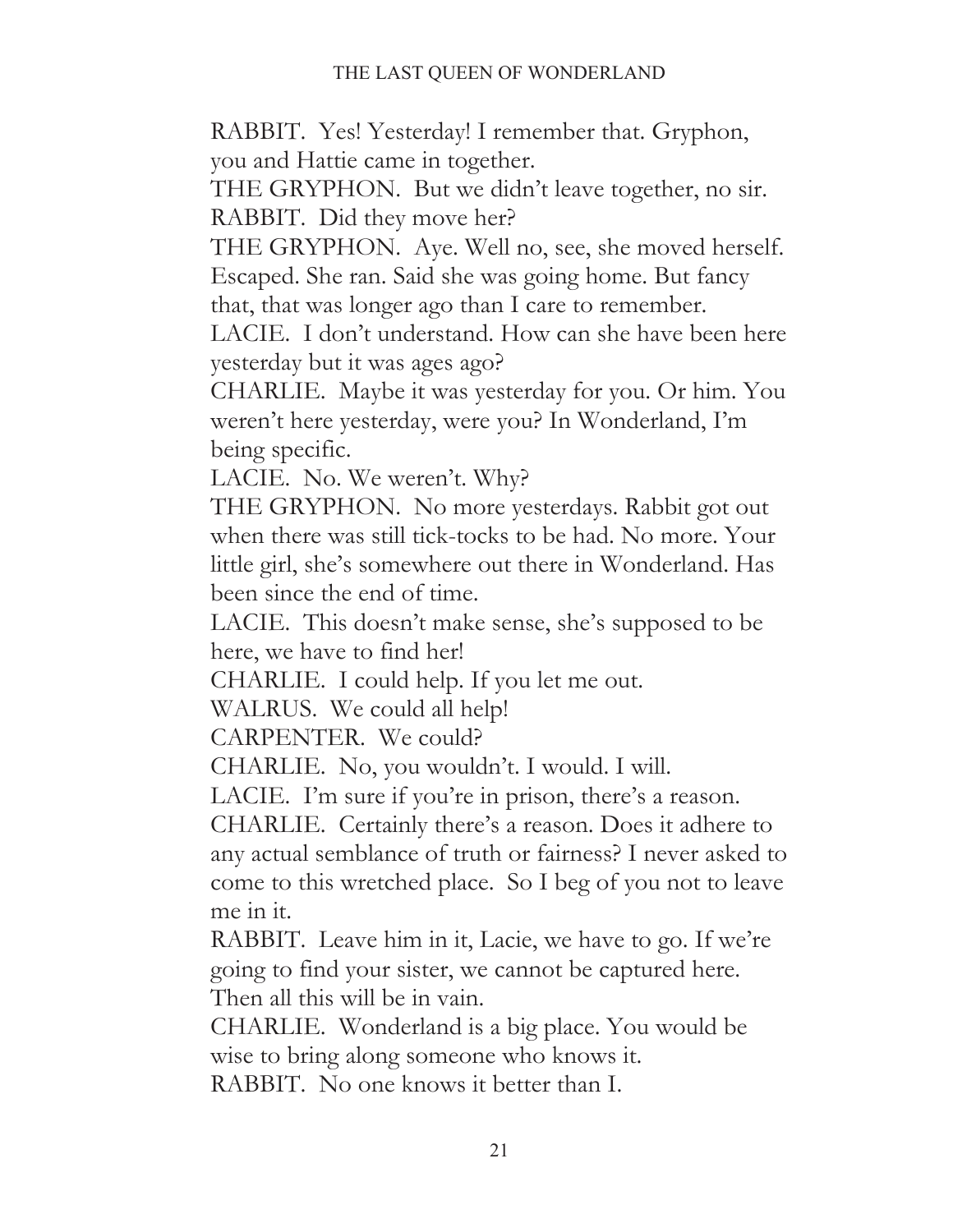LACIE. Except maybe Lewis Carroll.

CHARLIE. Who?

LACIE I grew up thinking this place was a hallucination of a slightly deranged Englishman; but now I know it was all real. And he wrote it all down.

CHARLIE. Someone's been here before and didn't bother to inform the rest of us? Yes, let us all jump to read that published diary. I'm certain it's riveting.

LACIE. Look, we have to go, I'm sorry.

CHARLIE. Charlie. At the very least, you should know the name of the person you've condemned. And if you find yourself near Croft-on-Tees, North Yorkshire, find my parents. Name of Dodgson. Tell 'em what happened. LACIE. Charlie *Dodgson*? Were you born in Daresbury?

CHARLIE. Do we know each other?

LACIE. You've got to be kidding me!

*(Rabbit has his ears to the stone floor.)* 

RABBIT. Lacie, they're almost here, I can hear them, the guards.

LACIE. Rabbit, we have to get him out of here! RABBIT. There's no time!

LACIE. Then make some! *(The prisoners start talking over each other, pleading/demanding not to be left behind.)*

WALRUS. You can't just take him. You have to get us all out!

CARPENTER. *(Overlapping.)* What about my kids? You have to get me out too!

RED QUEEN. *(Overlapping.)* I won't have him rescued before the royal house of chess.

WHITE KING. *(Overlapping.)* Absolute fiddlewallabee that is.

HUMPTY DUMPTY. *(Overlapping.)* The fragileness of my nature will not do well to stay here.

THE GRYPHON. *(Overlapping.)* That child doesn't look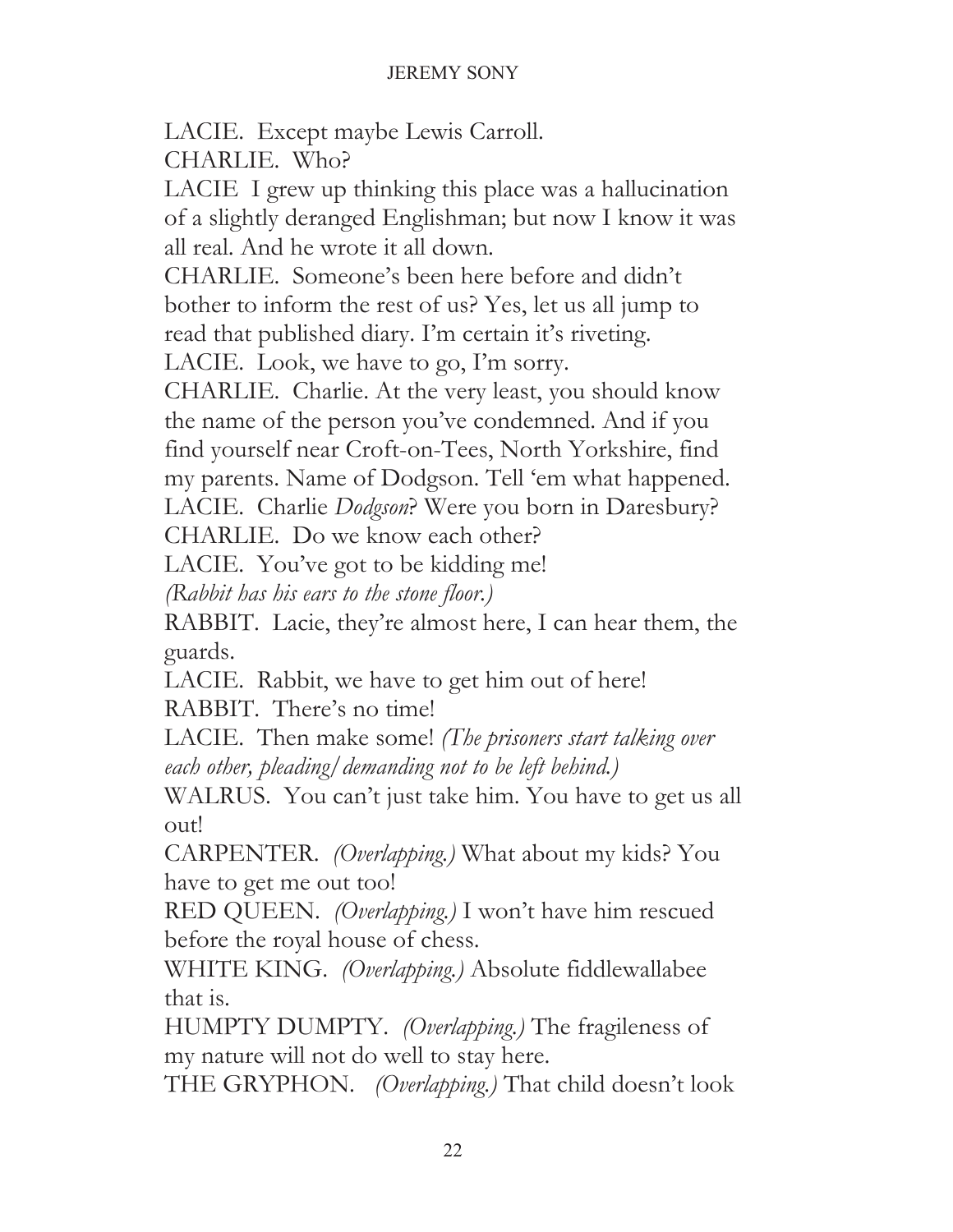like much of a growing up type.

RED KING. *(Overlapping.)* We demand to be released in descending order of import, it's the only fairest way. RABBIT. *(Overlapping.)* And how do you think we're going to manage that? *(All of this jumbled cacophony builds until Lacie becomes overwhelmed.)*

LACIE. Everyone, please stop talking!

WHITE QUEEN. Don't worry dear, you'll remember the right decision, just think outside your head.

LACIE. Just tell me how to open the cells. You — the one that's met my sister. Do you know?

THE GRYPHON. Fancy that, I do. There's a lock, there is, right on the end. *(Lacie goes to the end of the row.)*

LACIE. There's a little sign. "I passed by his garden, and marked with one eye, how the owl and the panther were sharing a —" It stops. Sharing a what?

THE GRYPHON. That's the key isn't it?

LACIE. But where's the actual key?

RED QUEEN. Oh sweet child, all locks in Wonderland are made of riddles. Rabbit, have you told her nothing about this place?

RABBIT. I've told her of its dangers, which are rapidly approaching.

THE GRYPHON. The words, they change for every person who reads it — it's keyed into you now.

LACIE. I'm the key?

THE GRYPHON. Clever, isn't it?

LACIE. No, not clever. Annoying, very annoying. Wait! The panther and the owl... *(She flips through her books.)*

CHARLIE. The owl and the panther, I'm quite certain you have to say them in the right order. *(From offstage, we hear a commotion.)* 

RED KNIGHT. *(Off Stage.)* Guards, this way! RABBIT. Now would be a good time and then would be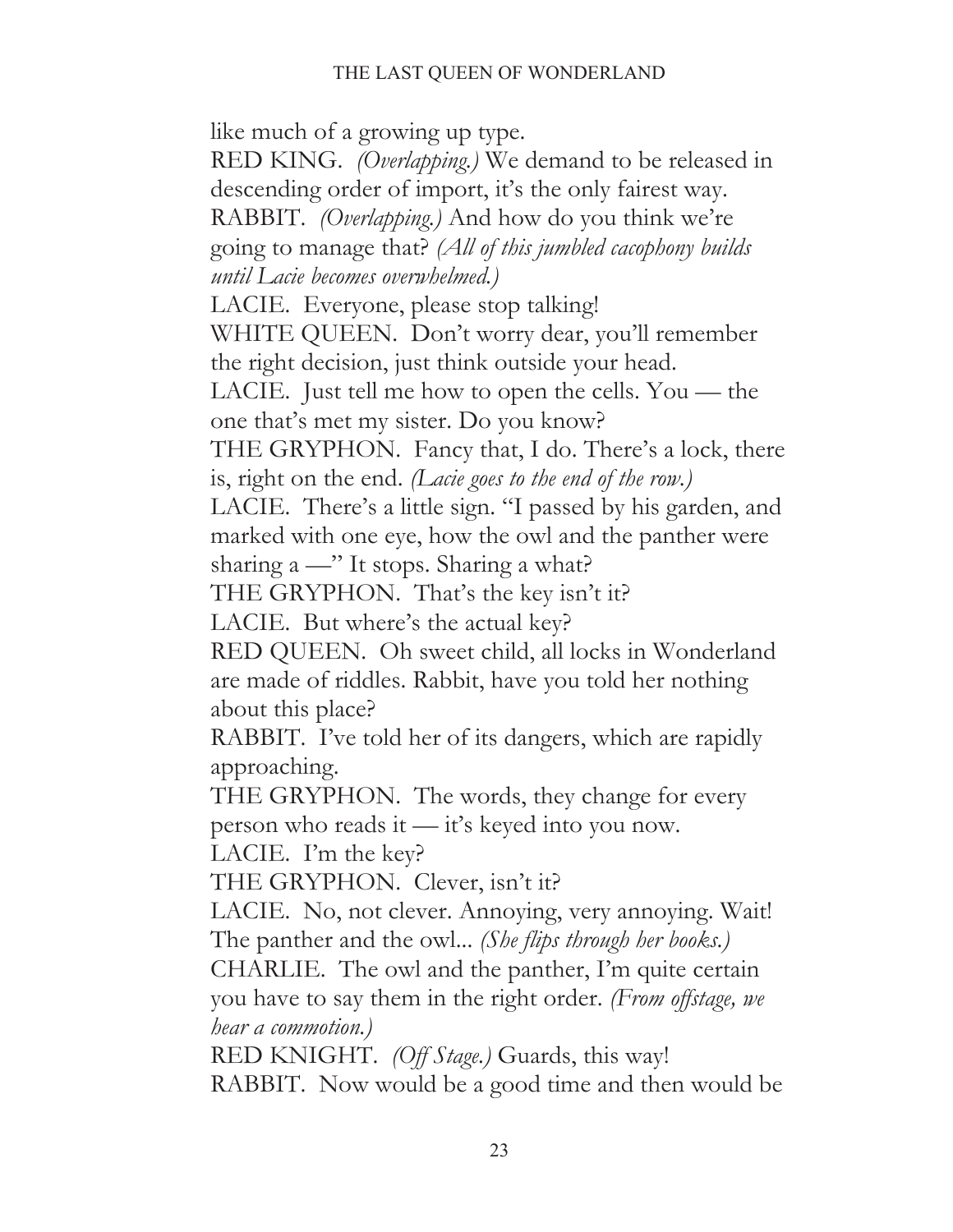even better! Let's go, they'll be fine. LACIE. *(Pointing at Charlie.)* Rabbit, that's Lewis Carroll! RABBIT. No, that's Charlie Dodgson — LACIE. — Of Croft-on-Tees, North Yorkshire, originally of Daresbury, yes, they're one and the same! CHARLIE. Who's Lewis Carroll? LACIE. He just doesn't know it yet. CHARLIE. Know what? WHITE QUEEN. Who you will become. CHARLIE. And how does she know who or what I will become. Does anyone else not think that strange? LACIE. This is Wonderland, welcome to strange, you said it yourself. CHARLIE. I've never said that. WHITE QUEEN. Never that *you* remember. LACIE. Rabbit, this guy here, he's gonna grow up to write these books — Alice's Adventures in Wonderland, Through the Looking Glass — these books that have the clues to help us find Hattie, so if he never writes them because I leave him to the mercy of the Queen, well that's bad right? Yes, the answer is yes, it's bad. RABBIT. Then you need to open the cells now! You're the key, Lacie — we are out of time! LACIE. I'm not the key, the key's in here. In these pages. Here... the Gryphon... the Mock Turtle... here! "I passed by his garden, and marked with one eye, how the owl and the panther were sharing a pie!" *(The cells open.)*  WHITE KING. She did it! WHITE QUEEN. Everyone, move along with dignity and grace, we won't be seen fleeing as cowards! RED QUEEN. You move with dignity, I'll move with haste! Thanks, dear! *(The prisoners all run off. Lacie grabs Charlie by the arm.)* LACIE. Come on, Charlie, you're coming with me.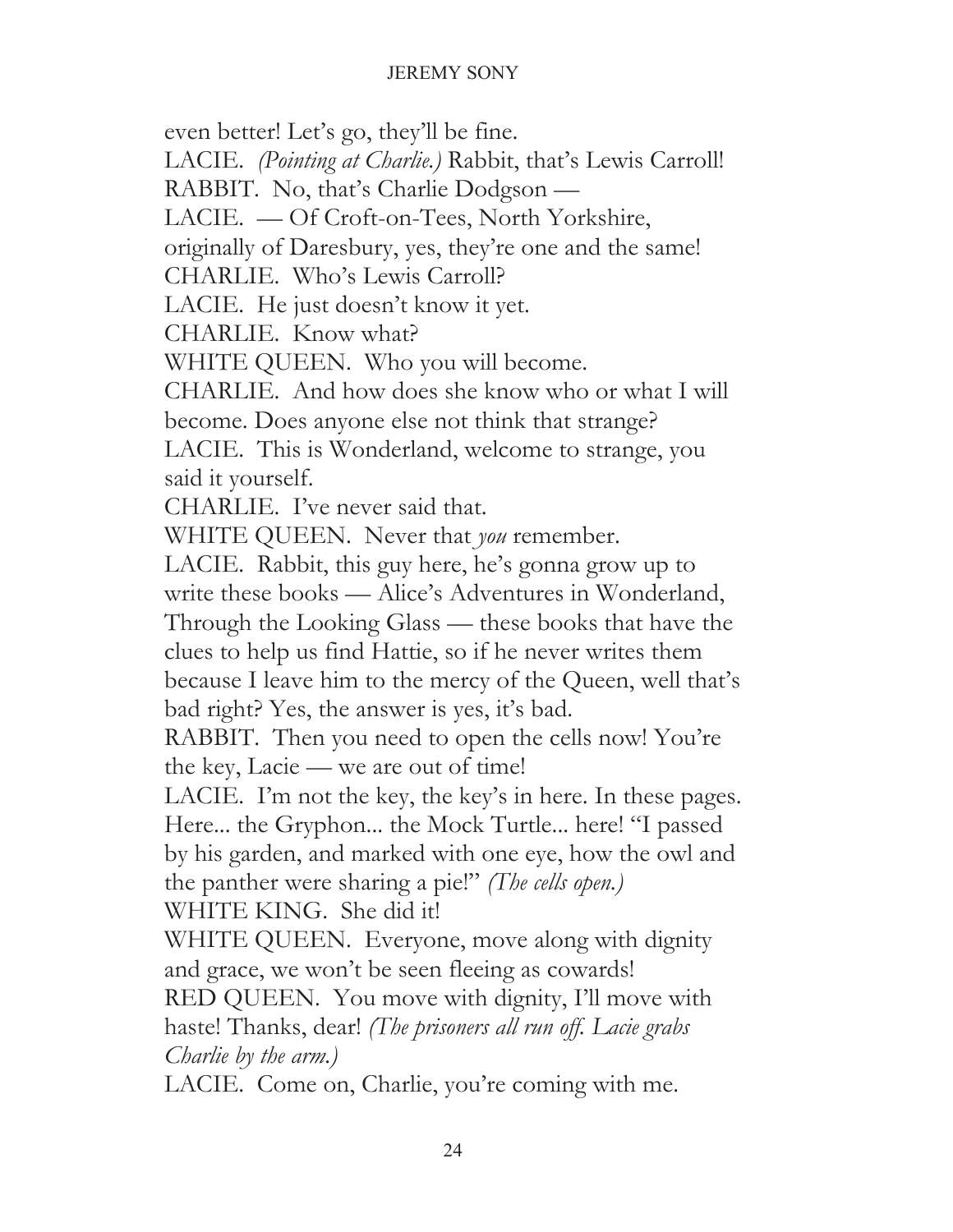Rabbit, get us out of here. *(Rabbit starts to go one way, but Charlie pulls them in another direction.)*

CHARLIE. That way's the worst way, trust me. That's how I ended up in here.

RED KNIGHT. *(Off Stage.)* Guards! To the dungeons! LACIE. Your way it is! *(Rabbit, Charlie, and Lacie rush off into the darkness as the Red Knight enters with several card guards, including Ace and Deuce.)*

RED KNIGHT. Where is everyone?!

DEUCE OF HEARTS. I think they've gone, sir.

ACE OF HEARTS. Oh this is bad. *(Suddenly we hear a trumpet bugle. It's just something we hear every time Queen Of Hearts enters. All the cards immediately drop to a knee to bow. Red Knight bows at the waist as she enters. As she isn't a regular card, she looks more like a person, very regal, and stately, and not just a playing card like the guards.)* 

QUEEN OF HEARTS. Do you know what I thought to myself this morning, Red Knight?

RED KNIGHT. No your majesty, but I'm certain the thought was glorious.

QUEEN OF HEARTS. It was indeed, oh how it was. I thought, "oh my, self, we are a happy queen of

Wonderland. For the traitorous royal family of Chess are secure in the bowels of my castle, awaiting to have their heads removed. Is nothing so wonderful?" I thought this all the morning, and all the minutes up until this very one. ACE OF HEARTS. Your majesty, please forgive us. These criminals —

QUEEN OF HEARTS. Traitors to the crown!! ACE OF HEARTS. These traitors to the crown, my Queen, they are treacherous indeed. We do not know how they could have escaped.

QUEEN OF HEARTS. Of course you don't know. If you'd have known, then they would not have escaped.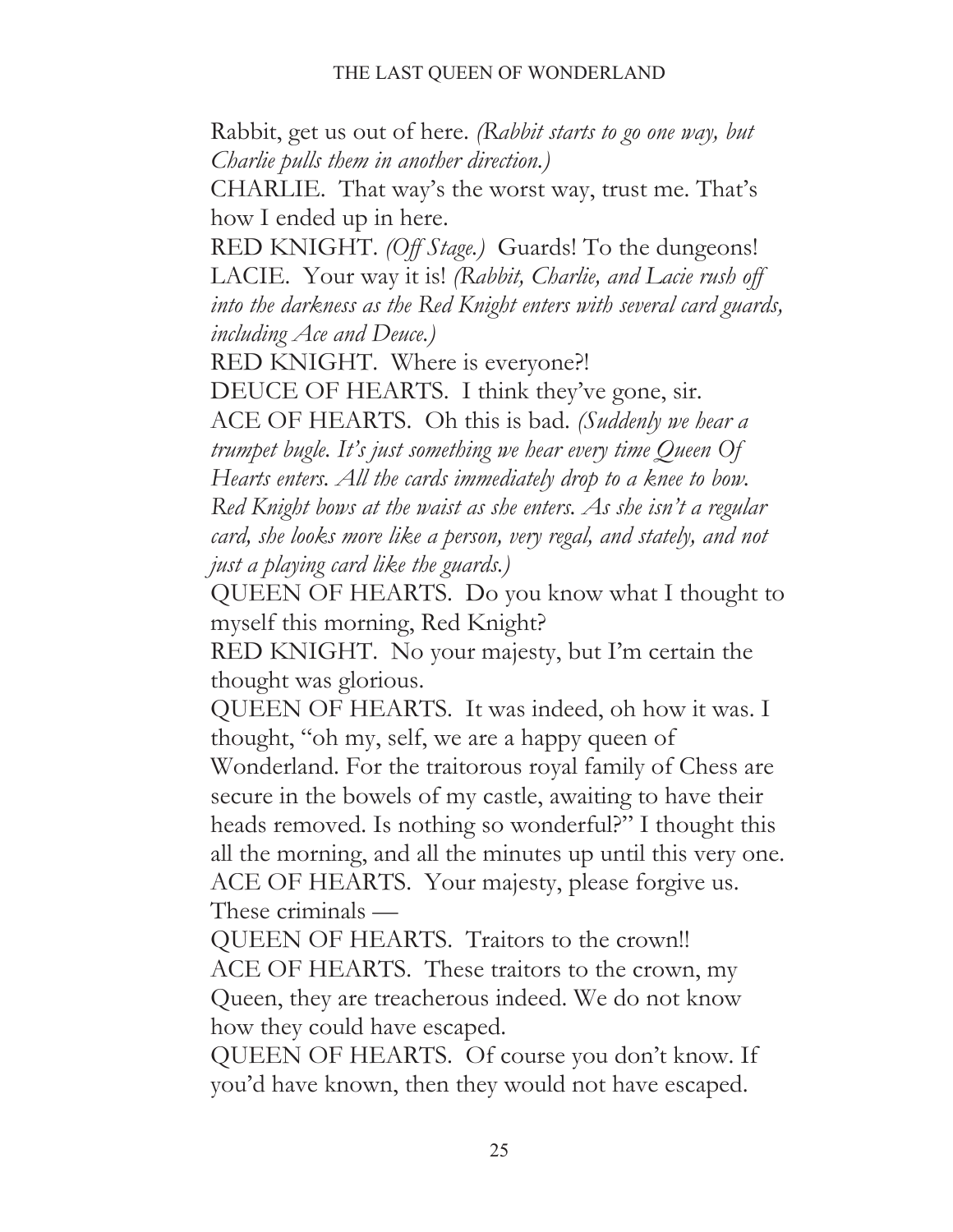You would have been here to stop it. That tells me that you're not paying a bit of attention to what's about to happen, and any guard worth his head knows everything that is about to happen. Do you know what's going to happen now?

DEUCE OF HEARTS. Off with our heads? QUEEN OF HEARTS. Ah, there, yes! If you were paying attention then as you're paying attention now to what's about to happen, what's about to happen wouldn't happen anymore. OFF WITH THEIR HEADS! *(The other guards drag them away. She turns to the Red Knight.)* And you.

RED KNIGHT. My queen.

QUEEN OF HEARTS. You're a chess.

RED KNIGHT. Your loyal knight, my Queen.

QUEEN OF HEARTS. If you weren't with me when this happened, I would blame you entirely.

RED KNIGHT. I aligned myself with the winning side long ago, your majesty. The Suits had the war — the Hearts most of all. My loyalty is forever yours.

QUEEN OF HEARTS. Good. Because I need you to hunt them all down and bring me their heads. Except for the knave who stole my tarts. The boy, Charlie. Be a dear and bring him to me so that I can remove his still beating heart from his chest.

RED KNIGHT. Yes, my Queen! *(He bows and hurries off.)*  QUEEN OF HEARTS. That will make for such a fun afternoon. *(The lights shift as the Queen of Hearts exits and the prison disappears.)* 

 [ Download the full script on my NPX profile. Questions? Email jeremy@jeremysony.com. ]

# THANKS FOR READING!